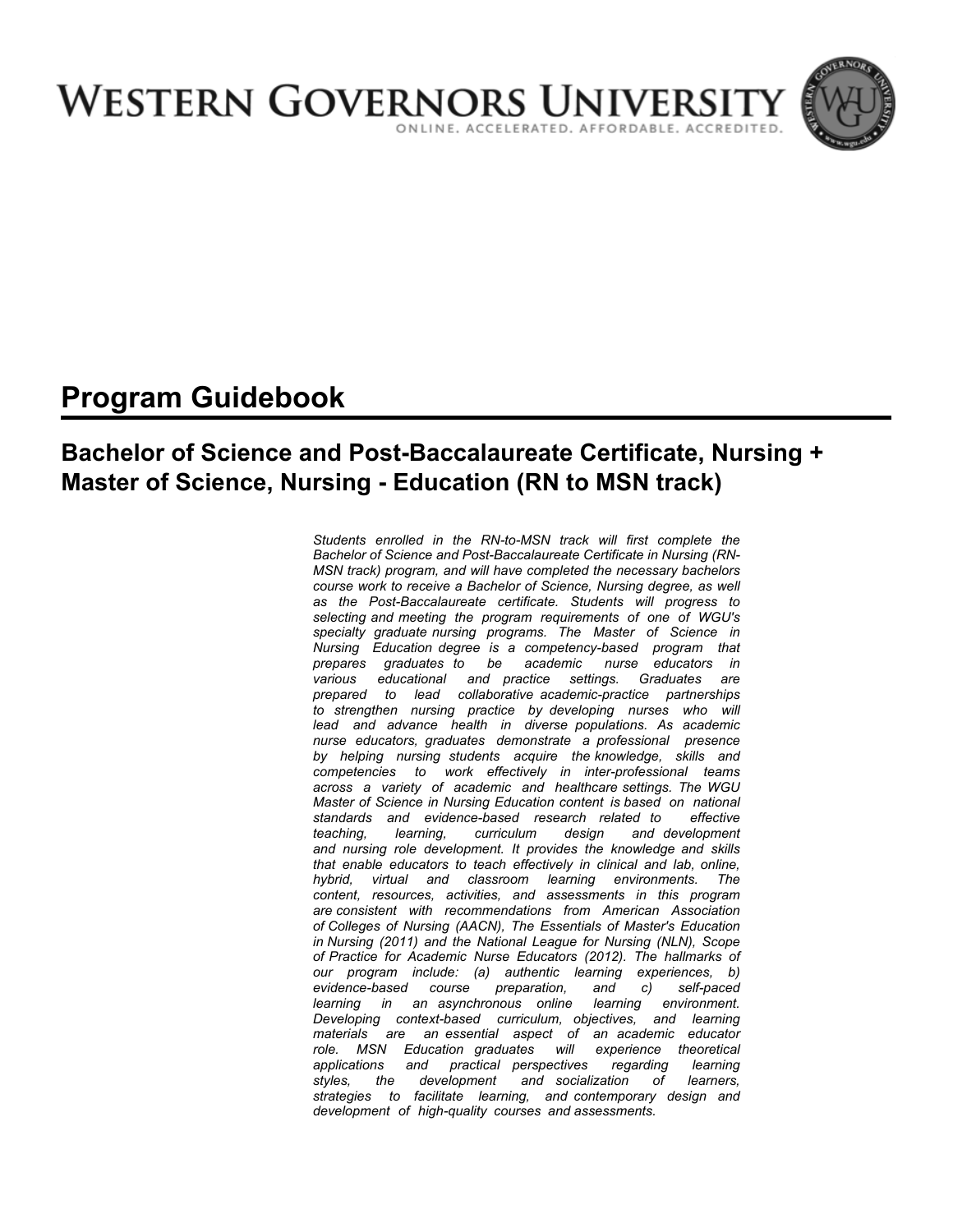# **Understanding the Competency-Based Approach**

Practically speaking, how do competency-based programs like those offered at Western Governors University (WGU) work? Unlike traditional universities, WGU does not award degrees based on completion of a certain number of credit hours or a certain set of required courses. Instead, you will earn your degree by demonstrating your skills, knowledge, and understanding of important concepts.

Progress through a degree program is governed not by the amount of time you spend in class but by your ability to demonstrate mastery of competencies as you complete required courses. Of course, you will need to engage in learning experiences as you review competencies or develop knowledge and skills in areas in which you may be weak. To help you acquire the knowledge and skills you need to complete your courses and program, WGU provides a rich array of learning resources. Your program mentor will work closely with you to help you understand the competencies required for your program and to help you create a schedule for completing your courses. You will also work closely with course instructors as you engage in each of your courses. As subject matter experts, course instructors will guide you through the content you must master to pass the course assessments.

The benefit of this competency-based system is that it enables students who are knowledgeable about a particular subject to make accelerated progress toward completing a degree, even if they lack college experience. You may have gained skills and knowledge of a subject while on the job, accumulated wisdom through years of life experience, or already taken a course on a particular subject. WGU will award your degree based on the skills and knowledge that you possess and can demonstrate—not the number of credits hours on your transcript.

## **Accreditation**

Western Governors University is the only university in the history of American higher education to have earned accreditation from four regional accrediting commissions. WGU's accreditation was awarded by (1) the Northwest Commission on Colleges and Universities, (2) the Higher Learning Commission of the North Central Association of Colleges and Schools, (3) the Accrediting Commission for Community and Junior Colleges of the Western Association of Schools and Colleges, and (4) the Accrediting Commission for Senior Colleges and Universities of the Western Association of Schools and Colleges. The university's accreditation status is now managed by the Northwest Commission on Colleges and Universities (NWCCU), which reaffirmed WGU's accreditation in February 2020. The WGU Teachers College is accredited at the initial-licensure level by the Council for the Accreditation of Educator Preparation (CAEP) and by the Association for Advancing Quality in Educator Preparation (AAQEP). The nursing programs are accredited by the Commission on Collegiate Nursing Education (CCNE). The Health Information Management program is accredited by the Commission on Accreditation for Health Informatics and Information Management Education (CAHIIM). The College of Business programs are accredited by the Accreditation Council for Business Schools and Programs (ACBSP).

## **The Degree Plan**

The focus of your program is your personalized Degree Plan. The Degree Plan is a detailed blueprint of the courses you will need to complete in order to earn your degree. The Degree Plan also lays out the accompanying learning resources and assessments that compose your program. The list of courses in the Degree Plan is often referred to as the standard path. The amount of time it takes to complete your program depends on both the amount of new information you need to learn and the amount of time you plan to devote each week to study. Your program mentor and course instructors will help you assess your strengths and development needs to establish a study plan.

Students vary widely in the specific skills and information they need to learn. For example, some students may be highly knowledgeable in a particular subject matter and would not need to engage in new learning opportunities. Other students may find that portions of the program require them to learn new information and that they need to take an online class or participate in a study module to acquire the knowledge and skills needed to fulfill program competencies in that area. Some individuals may be able to devote as little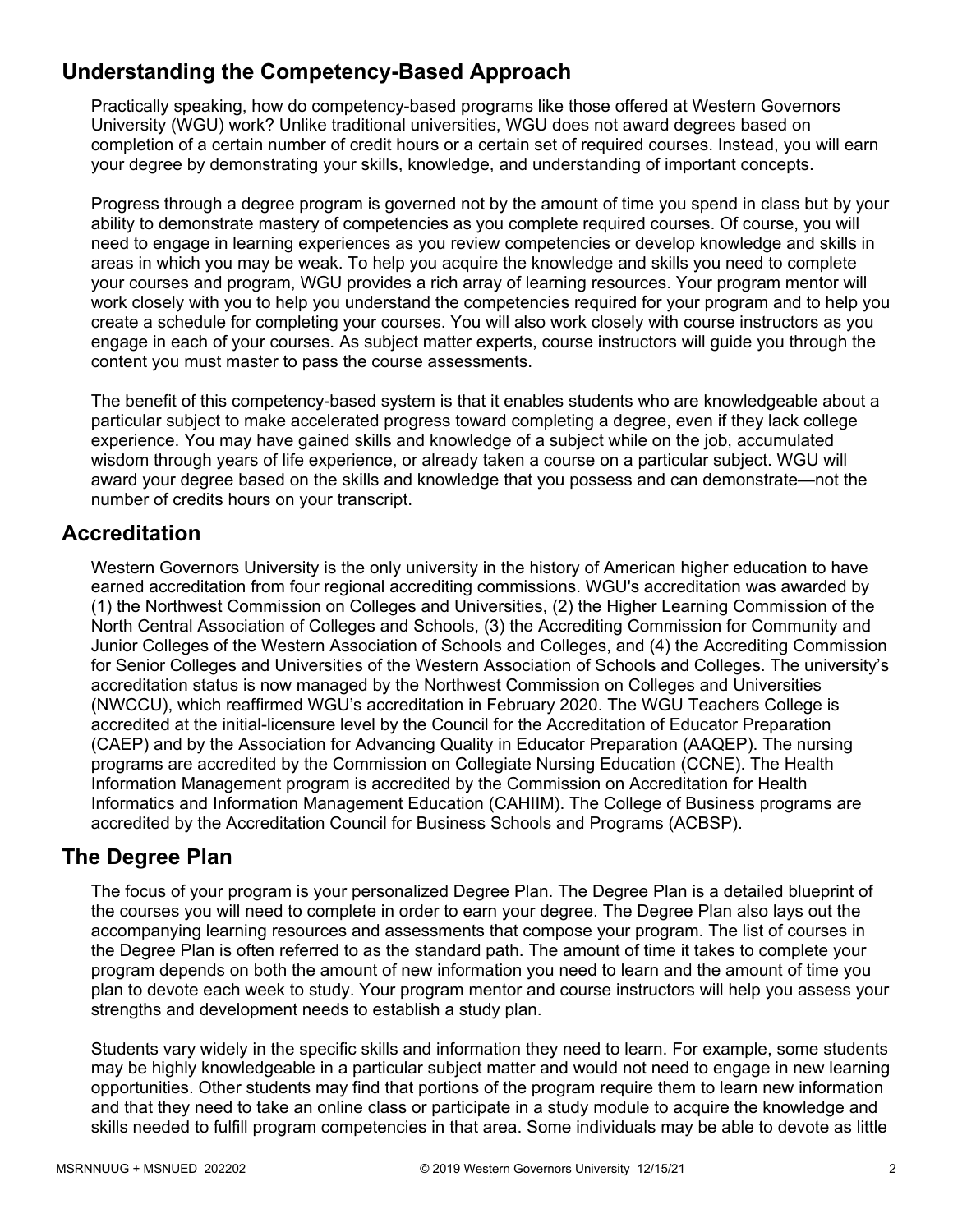as 15–20 hours per week to the program, while others may need to devote more time. For this reason, pre-assessments are there to help your program mentor form a profile of your prior knowledge and create a personalized Degree Plan.

## **How You Will Interact with Faculty**

At WGU, faculty serve in specialized roles, and they will work with you individually to provide the guidance, instruction, and support you will need to succeed and graduate. As a student, it is important for you to take advantage of this support. It is key to your progress and ultimate success. Upon your enrollment, you will be assigned a program mentor—an expert in your field of study who will provide you with regular program-level guidance and support from the day you start until the day you graduate. Your program mentor will set up regular telephone appointments (weekly at first) with you, which you will be expected to keep. The mentor will review program competencies with you and work with you to develop a plan and schedule for your coursework. Your program mentor will serve as your main point of contact throughout your program—helping you set weekly study goals, recommending specific learning materials, telling you what to expect in courses, and keeping you motivated. In addition to regular calls, your program mentor is available to help you resolve questions and concerns as they arise.

You will also be assigned to a course instructor for each course. Course instructors are doctoral-level subject matter experts who will assist your learning in each individual course. When you begin a new course, your assigned course instructor will actively monitor your progress and will be in touch to offer one-on-one instruction and to provide you with information about webinars, cohort sessions, and other learning opportunities available to help you acquire the competencies you need to master the course. Your course instructor can discuss your learning for the course, help you find answers to content questions, and give you the tools to navigate the course successfully. In addition, you will communicate with course instructors by posting in the online learning community and participating in live discussion sessions such as webinars and cohorts.

For many of the courses at WGU, you will be required to complete performance assessments. These include reports, papers, presentations, and projects that let you demonstrate your mastery of the required competencies. A separate group of faculty members, called evaluators, will review your work to determine whether it meets requirements. Evaluators are also subject matter experts in their field of evaluation. If your assessment needs further work before it "passes," these evaluators, who review your work anonymously, will provide you with instructional feedback to help you meet evaluation standards and allow you to advance.

# **Connecting with Other Mentors and Fellow Students**

As you proceed through your Degree Plan, you will have direct contact with multiple faculty members. These communications can take a variety of forms, including participation in one-on-one discussions, chats in the learning communities, and live cohort and webinar opportunities. As a WGU student, you will have access to your own personal MyWGU Student Portal, which will provide a gateway to your courses of study, learning resources, and learning communities where you will interact with faculty and other students.

The learning resources in each course are specifically designed to support you as you develop competencies in preparation for your assessments. These learning resources may include reading materials, videos, tutorials, cohort opportunities, community discussions, and live discussions that are guided by course instructors who are experts in their field. You will access your program community during your orientation course to network with peers who are enrolled in your program and to receive continued support through professional enrichment and program-specific chats, blogs, and discussions. WGU also provides Student Services associates to help you and your program mentor solve any special problems that may arise.

# **Orientation**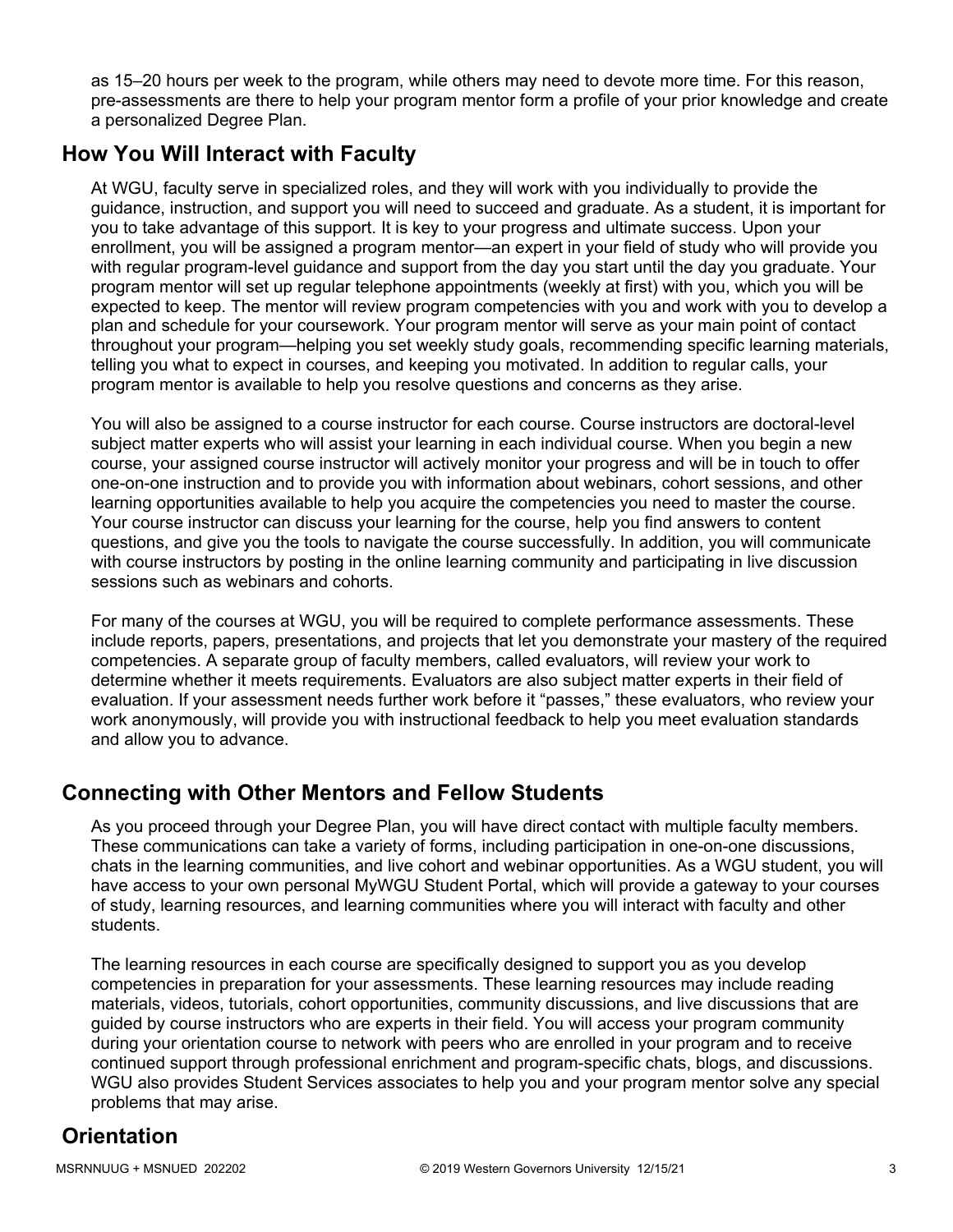The WGU orientation course focuses on acquainting you with WGU's competency-based model, distance education, technology, and other resources and tools available for students. You will also utilize WGU program and course communities, participate in activities, and get to know other students at WGU. The orientation course must be completed before you can start your first term at WGU.

# **Transferability of Prior College Coursework**

Because WGU is a competency-based institution, it does not award degrees based on credits but rather on demonstration of competency. However, if you have completed college coursework at another accredited institution, or if you have completed industry certifications, you may have your transcripts and certifications evaluated to determine if you are eligible to receive some transfer credit. The guidelines for determining what credits will be granted varies based on the degree program. Students entering graduate programs must have their undergraduate degree verified before being admitted to WGU. To review more information in regards to transfer guidelines based on the different degree programs, you may visit the Student Handbook found at the link below and search for "Transfer Credit Evaluation."

### [Click here for the Student Handbook](http://cm.wgu.edu/)

WGU does not waive any requirements based on a student's professional experience and does not perform a "résumé review" or "portfolio review" that will automatically waive any degree requirements. Degree requirements and transferability rules are subject to change in order to keep the degree content relevant and current.

Remember, WGU's competency-based approach lets you take advantage of your knowledge and skills, regardless of how you obtained them. Even when you do not directly receive credit, the knowledge you possess may help you accelerate the time it takes to complete your degree program.

## **Continuous Enrollment, On Time Progress, and Satisfactory Academic Progress**

WGU is a "continuous enrollment" institution, which means you will be automatically enrolled in each of your new terms while you are at WGU. Each term is six months long. Longer terms and continuous enrollment allow you to focus on your studies without the hassle of unnatural breaks between terms that you would experience at a more traditional university. At the end of every six-month term, you and your program mentor will review the progress you have made and revise your Degree Plan for your next sixmonth term.

WGU requires that students make measurable progress toward the completion of their degree programs every term. We call this "On-Time Progress," denoting that you are on track and making progress toward on-time graduation. As full-time students, graduate students must enroll in at least 8 competency units each term, and undergraduate students must enroll in at least 12 competency units each term. Completing at least these minimum enrollments is essential to On-Time Progress and serves as a baseline from which you may accelerate your program. We measure your progress based onthe courses you are able to pass, not on your accumulation of credit hours or course grades. Every time you pass a course, you are demonstrating that you have mastered skills and knowledge in your degree program. For comparison to traditional grading systems, passing a course means you have demonstrated competency equivalent to a "B" grade or better.

WGU assigns competency units to each course in order to track your progress through the program. A competency unit is equivalent to one semester credit of learning. Some courses may be assigned 3 competency units while others may be as large as 12 competency units.

Satisfactory Academic Progress (SAP) is particularly important to students on financial aid because you must achieve SAP in order to maintain eligibility for financial aid. We will measure your SAP quantitatively by reviewing the number of competency units you have completed each term. In order to remain in good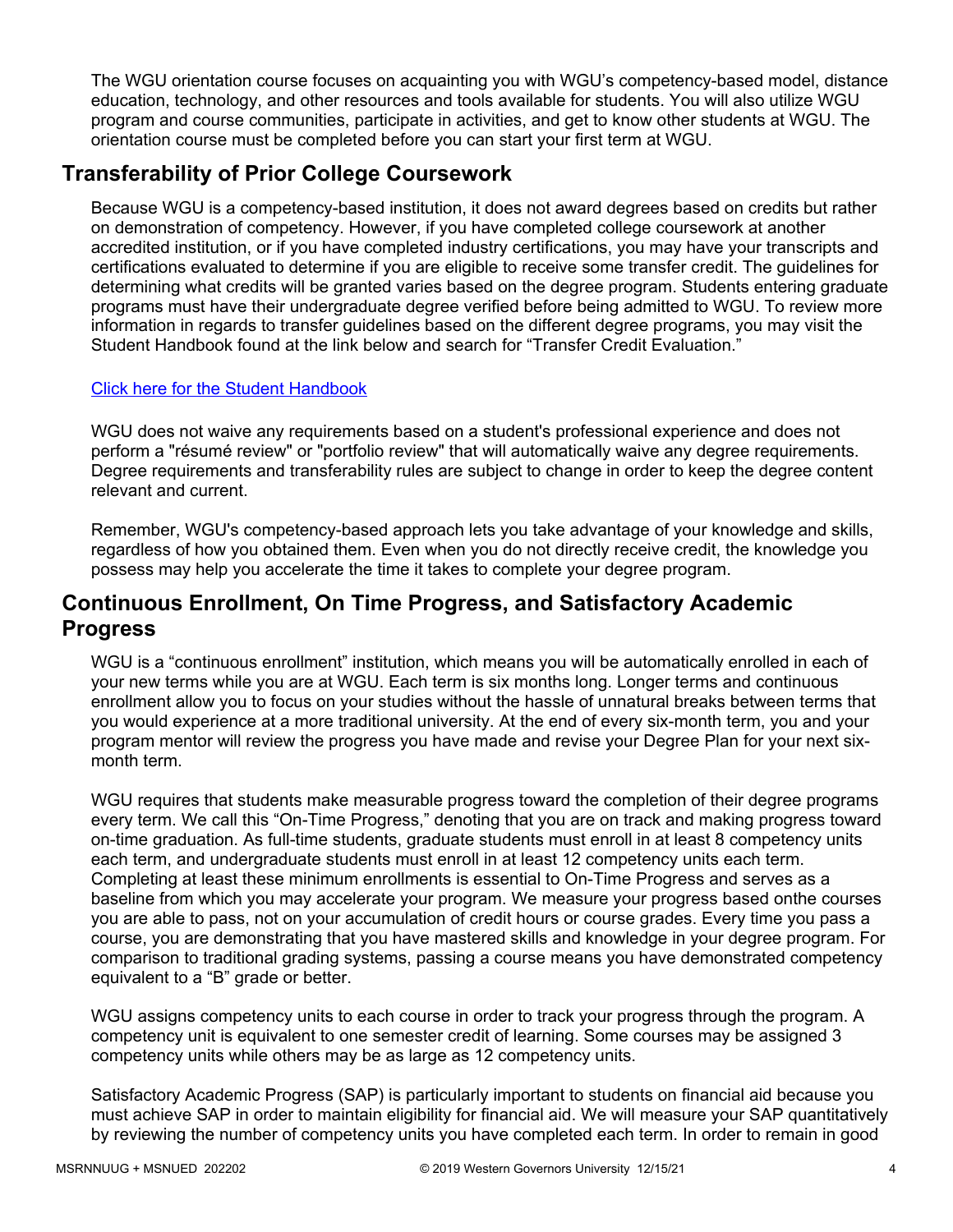academic standing, you must complete at least 66.67% of the units you attempt over the length of your program—including any courses you add to your term to accelerate your progress. Additionally, during your first term at WGU you must pass at least 3 competency units in order to remain eligible for financial aid. We know that SAP is complex, so please contact a financial aid counselor should you have additional questions. \*Please note: The Endorsement Preparation Program in Educational Leadership is not eligible for federal financial aid.

### **Courses**

Your Degree Plan includes courses needed to complete your program. To obtain your degree, you will be required to demonstrate your skills and knowledge by completing the assessment(s) for each course. In general there are two types of assessments: performance assessments and objective assessments. Performance assessments contain, in most cases, multiple scored tasks such as projects, essays, and research papers. Objective assessments include multiple-choice items, multiple-selection items, matching, short answer, drag-and-drop, and point-and-click item types, as well as case study and videobased items. Certifications verified through third parties may also be included in your program. More detailed information about each assessment is provided in each course of study.

## **Learning Resources**

WGU works with many different educational partners, including enterprises, publishers, training companies, and higher educational institutions, to provide high-quality and effective learning resources that match the competencies you are developing. These vary in type, and may be combined to create the best learning experience for your course. A learning resource can be an e-textbook, online module, study guide, simulation, virtual lab, tutorial, or a combination of these. The cost of most learning resources are included in your tuition and Learning Resource Fee. They can be accessed or enrolled for through your courses. Some degree-specific resources are not covered by your tuition, and you will need to cover those costs separately. WGU also provides a robust library to help you obtain additional learning resources, as needed.

Mobile Compatibility:

The following article provides additional details about the current state of mobile compatibility for learning resources at WGU. It includes a list that can be referenced to determine the mobile friendliness of all core course materials used in a program.

[Student Handbook article: Can I use my mobile device for learning resources?](https://cm.wgu.edu/t5/Frequently-Asked-Questions/Can-I-use-my-mobile-device-for-learning-resources/ta-p/396)

## **Standard Path**

As previously mentioned, competency units (CUs) have been assigned to each course in order to measure your academic progress. If you are an undergraduate student, you will be expected to enroll in a minimum of 12 competency units each term. Graduate students are expected to enroll in a minimum of 8 competency units each term. A standard plan for a student for this program who entered WGU without any transfer units would look similar to the one on the following page. Your personal progress can be faster, but your pace will be determined by the extent of your transfer units, your time commitment, and your determination to proceed at a faster rate.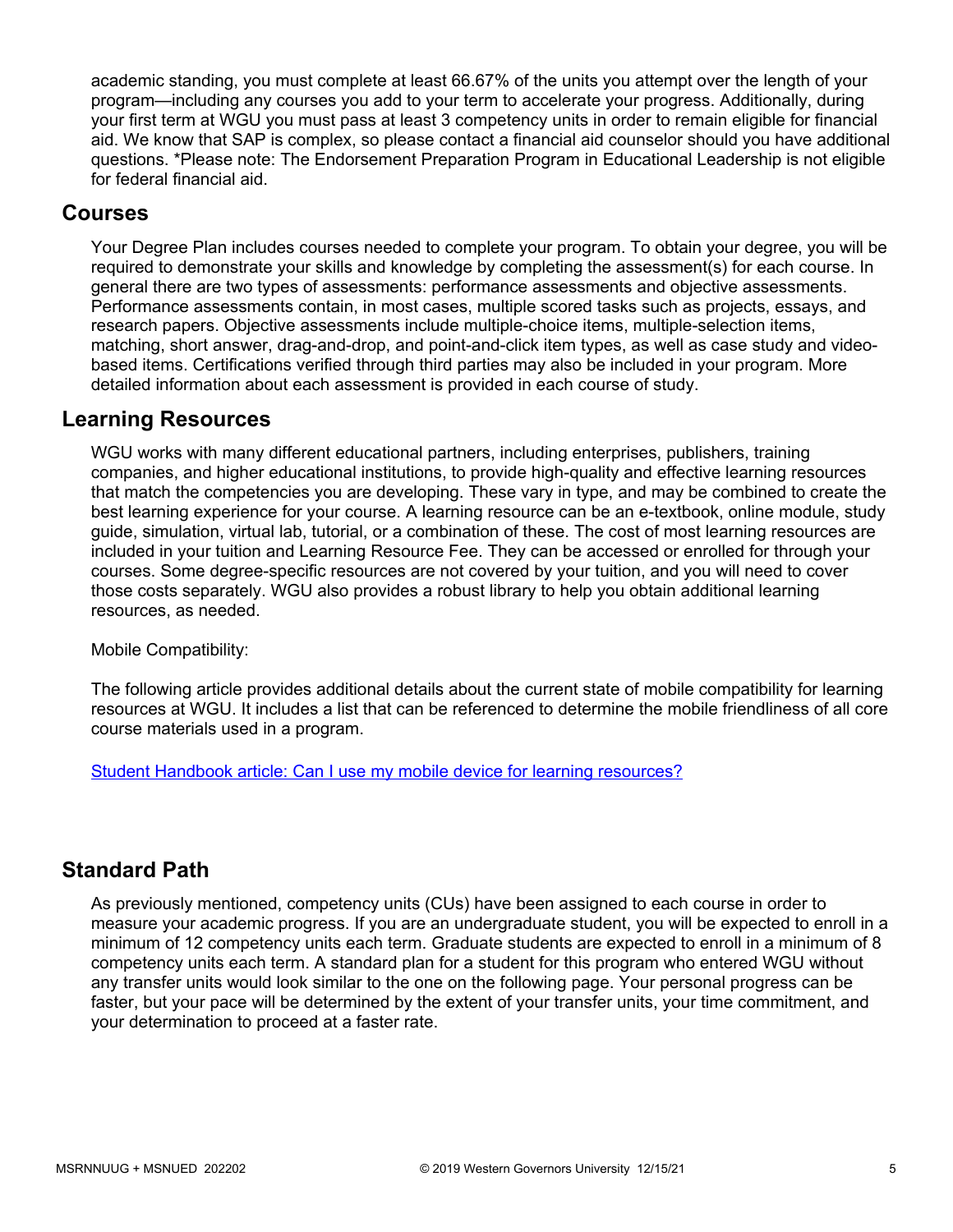# **Standard Path** *for* **Master of Science, Nursing - Education (RN to MSN)**

| <b>Course Description</b>                                           | <b>CU<sub>s</sub></b> | <b>Term</b>    |
|---------------------------------------------------------------------|-----------------------|----------------|
| <b>Advanced Standing for RN License</b>                             | 50                    | 0              |
| Interprofessional Communication and Leadership in Healthcare        | 2                     | 1              |
| <b>Applied Healthcare Statistics</b>                                | 4                     | 1              |
| Composition: Writing with a Strategy                                | 3                     | 1              |
| Anatomy and Physiology I with Lab                                   | 4                     | 1              |
| Introduction to Communication: Connecting with Others               | 3                     | $\overline{2}$ |
| Anatomy and Physiology II with Lab                                  | 4                     | 2              |
| Introduction to Psychology                                          | 3                     | $\overline{2}$ |
| <b>Global Arts and Humanities</b>                                   | 3                     | $\overline{2}$ |
| Introduction to Sociology                                           | 3                     | 3              |
| Microbiology with Lab: A Fundamental Approach                       | 4                     | 3              |
| World History: Diverse Cultures and Global Connections              | 3                     | 3              |
| Human Growth and Development                                        | 3                     | 3              |
| Pathophysiology                                                     | 3                     | $\overline{4}$ |
| <b>Comprehensive Health Assessment</b>                              | 3                     | 4              |
| <b>Healthcare Policy and Economics</b>                              | 3                     | 4              |
| <b>Global and Population Health</b>                                 | 4                     | 4              |
| <b>Emerging Professional Practice</b>                               | 3                     | $\overline{4}$ |
| Professional Presence and Influence                                 | 2                     | 5              |
| Essentials of Advanced Nursing Roles and Interprofessional Practice | 2                     | 5              |
| Informatics for Transforming Nursing Care                           | 3                     | 5              |
| Leadership and Management in Complex Healthcare Systems             | 3                     | 5              |
| Advancing Evidence-Based Innovation in Nursing Practice             | 3                     | 5              |
| Quality Outcomes in a Culture of Value-Based Nursing Care           | $\overline{2}$        | 6              |
| Advanced Pathopharmacological Foundations                           | 3                     | 6              |
| Advanced Health Assessment for Patients and Populations             | 3                     | 6              |
| Evolving Roles of Nurse Educators in Diverse Environments           | $\overline{2}$        | 7              |
| Facilitation of Context-Based Student-Centered Learning             | 2                     | $\overline{7}$ |
| Contemporary Curriculum Design and Development in Nursing Education | 2                     | $\overline{7}$ |
| Assessment and Evaluation Strategies for Measuring Student Learning | 3                     | 8              |
| Emerging Trends and Challenges in 21st Century Nursing Education    | $\overline{2}$        | 8              |
| <b>Nursing Education Field Experience</b>                           | $\overline{2}$        | 8              |
| <b>Nursing Education Capstone</b>                                   | $\overline{2}$        | 8              |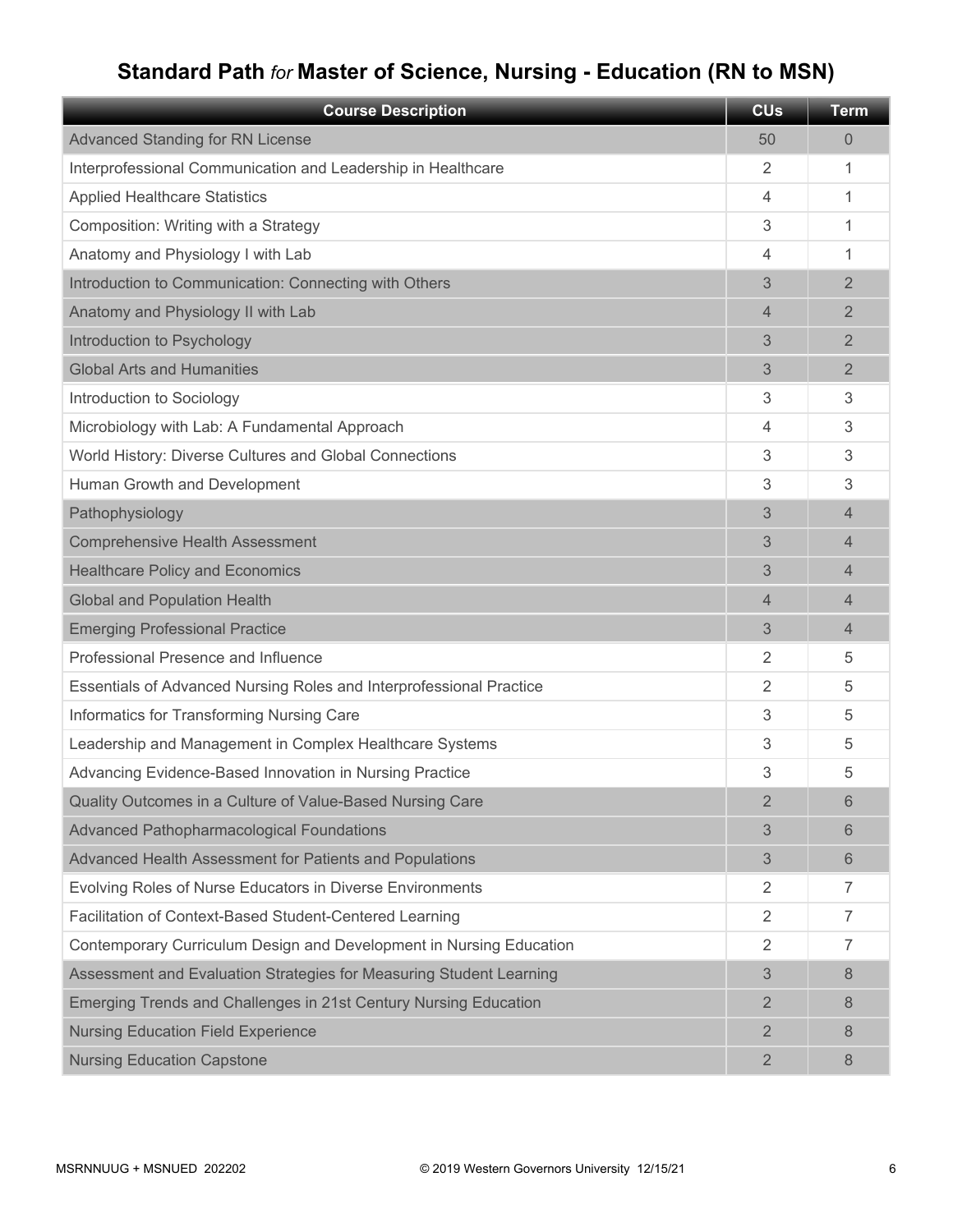# **Changes to Curriculum**

WGU publishes an Institutional Catalog, which describes the academic requirements of each degree program. Although students are required to complete the program version current at the time of their enrollment, WGU may modify requirements and course offerings within that version of the program to maintain the currency and relevance of WGU's competencies and programs. When program requirements are updated, students readmitting after withdrawal from the university will be expected to re-enter into the most current catalog version of the program.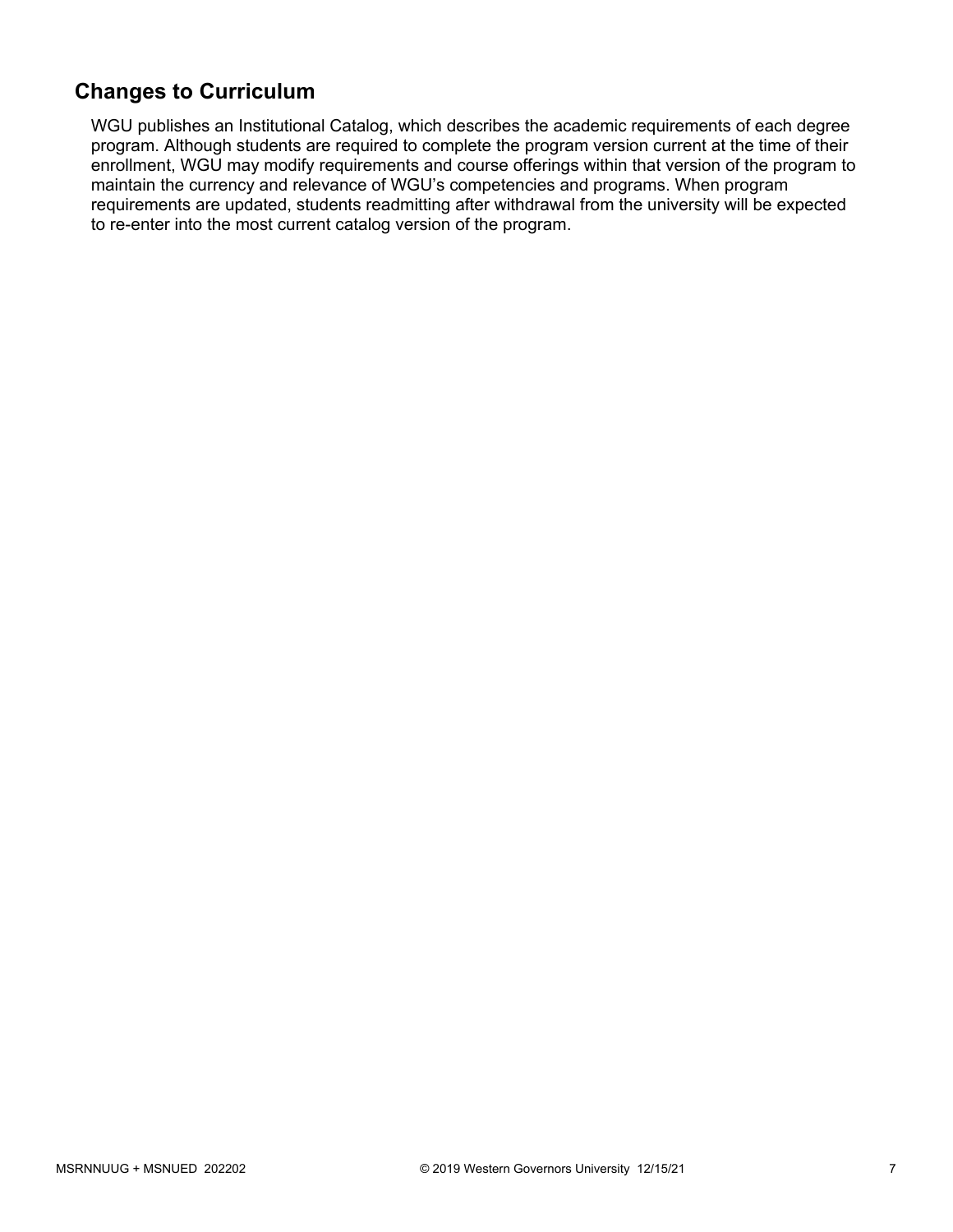# **Areas of Study** for **Master of Science, Nursing - Education (RN to MSN)**

The following section includes the areas of study in the program, with their associated courses. Your specific learning resources and level of instructional support will vary based on the individual competencies you bring to the program and your confidence in developing the knowledge, skills, and abilities required in each area of the degree. The Degree Plan and learning resources are dynamic, so you need to review your Degree Plan and seek the advice of your mentor regarding the resources before you purchase them.

### **Nursing Core**

#### **Advanced Standing for RN License**

Advanced Standing for RN License

#### **Interprofessional Communication and Leadership in Healthcare**

Interprofessional Communication and Leadership in Healthcare is designed to help students prepare for success in the online environment at Western Governors University and beyond. Student success starts with the social support and selfreflective awareness that will prepare them to handle the challenges of all academic programs. In this course, students will participate in group activities and complete several individual assignments. The group activities are aimed at finding support and gaining insight from other students. The assignments are intended to give the student an opportunity to reflect on where they are and where they would like to be. The activities in each group meeting are designed to give students several tools they can use to achieve success. This course is designed as a four-part intensive learning experience. Students will attend six group meetings during the term. At each meeting, students will engage in activities that will help them understand their own educational journey and find support and inspiration in the journey of others. There are no prerequisites for this course.

*This course covers the following competencies:*

- *Begin your course by discussing your course planning tool report with your instructor and creating your personalized course plan together.*
- *The learner applies mindfulness to promote self-discovery.*
- *The learner applies mindsets, working styles, and energy dynamics to promote academic and professional success.*
- *The learner communicates effectively in both oral and written format.*
- *The learner uses communication strategies to foster a supportive peer community.*

#### **Comprehensive Health Assessment**

Comprehensive Health Assessment builds upon students' existing knowledge of nursing assessment. The course presents current and innovative assessment techniques of the physical, mental, emotional, and spiritual well-being of patients. Use of assessment data and shared decision-making are discussed throughout the course. This course also outlines the concepts of a head-to-toe assessment, providing students with an understanding of how to critically think about the different aspects of the assessment and analyze patient cues to determine the implications of findings. Students will also analyze lifestyle and cultural implications of health. All prior courses in the sequence for this program serve as prerequisites for this course.

*This course covers the following competencies:*

- *Begin your course by discussing your course planning tool report with your instructor and creating your personalized course plan together.*
- *The learner incorporates enhanced pathophysiological concepts and assessment findings into patient care coordination.*
- *The learner applies clinical judgment using current and innovative patient assessment techniques that encompass physical, mental, emotional, spiritual well-being and social determinants of health.*
- *The learner analyzes cultural and lifestyle implications for holistic patient assessment.*

#### **Healthcare Policy and Economics**

Healthcare Policy and Economics is a foundational course that introduces the concepts of value-based care and the role of the nurse. This course includes concepts related to financial responsiveness, shared decision-making, preference-sensitive care, leveraging data. In this course, students learn about cost and fee-for-service in terms of value to the client and patient rather than value to the healthcare system. All prior courses in the sequence for this program serve as prerequisites for this course.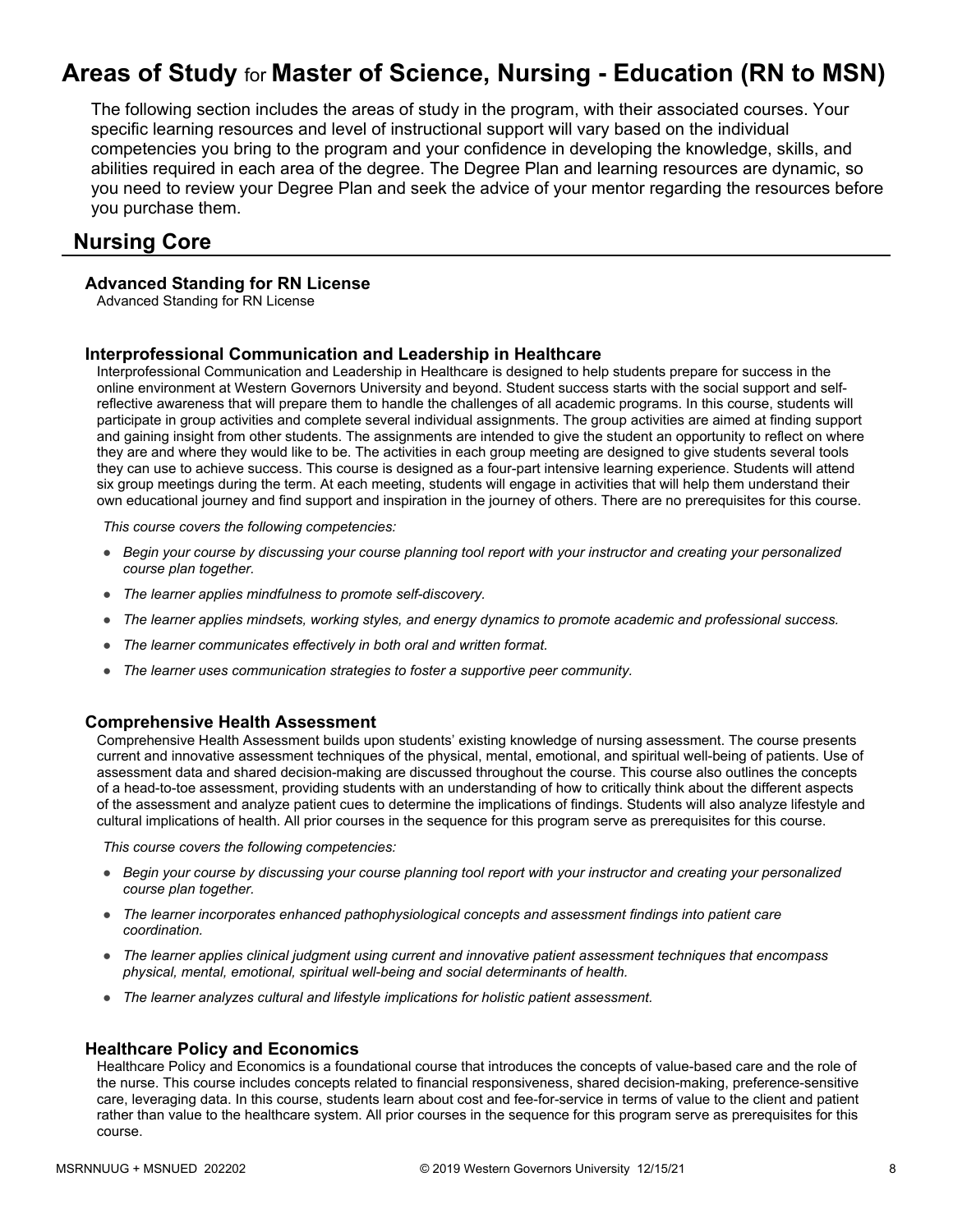*This course covers the following competencies:*

- *Begin your course by discussing your course planning tool report with your instructor and creating your personalized course plan together.*
- *The learner integrates principles of organizational ethics to improve healthcare quality for individuals, families, and their communities.*
- *The learner identifies how financial data, business-related data, and information sources inform decisions that influence healthcare.*
- *The learner compares healthcare financial models to facilitate value-based care and fiscally responsible and equitable patient-centered care.*
- *The learner analyzes public healthcare policies, federal and state laws, and the resulting impact to patients and healthcare delivery.*

#### **Global and Population Health**

Global and Population Health prepares students for the role of the nurse in preserving and promoting health among diverse populations. Additionally, basic principles of epidemiology, social determinants of health (SDOH), and resource allocation through value-based care are outlined. The course introduces planning, organization, and delivery of services for diverse populations in community settings, including illness prevention, disaster preparedness, and environmental health. All prior courses in the sequence for this program serve as prerequisites for this course.

*This course covers the following competencies:*

- *Begin your course by discussing your course planning tool report with your instructor and creating your personalized course plan together.*
- *The learner distinguishes between global, public, and population health for improved health outcomes.*
- *The learner identifies social determinants of health (SDOH) and interventions for equitable healthcare improvements.*
- *The learner identifies epidemiological data sources that inform population health interventions.*
- *The learner identifies the effect of global health trends on healthcare capacity that inform service modification decisions in healthcare.*
- *The learner evaluates population health solutions for environmental health effects.*

#### **Emerging Professional Practice**

Emerging Professional Practice presents a variety of professional nursing specialty areas. Students explore various practice specialties, including palliative care, genetics and genomics, and others. The course provides pathways to specialized nursing practice. All prior courses in the sequence for this program serve as prerequisites for this course.

*This course covers the following competencies:*

- *Begin your course by discussing your course planning tool report with your instructor and creating your personalized course plan together.*
- *The learner analyzes genetic and genomic influences and risks to plan patient education that recognizes individual attitudes and values.*
- *The learner explains interprofessional interventions that alleviate suffering, improve quality of life, and empower patients and families who have received life-limiting diagnoses.*
- *The learner creates a personal five-year professional development plan that includes professional certification or specialized education that facilitates lifelong learning.*

### **General Education**

#### **Applied Healthcare Statistics**

Applied Healthcare Probability and Statistics is designed to help develop competence in the fundamental concepts of basic mathematics, introductory algebra, and statistics and probability. These concepts include basic arithmetic with fractions and signed numbers; introductory algebra and graphing; descriptive statistics; regression and correlation; and probability. Statistical data and probability are now commonplace in the healthcare field. This course will help candidates make informed decisions about which studies and results are valid, which are not, and how those results affect your decisions. This course will give candidates background in what constitutes sound research design and how to appropriately model phenomena using statistical data. Additionally, this course guides candidates in calculating simple probabilities based on events which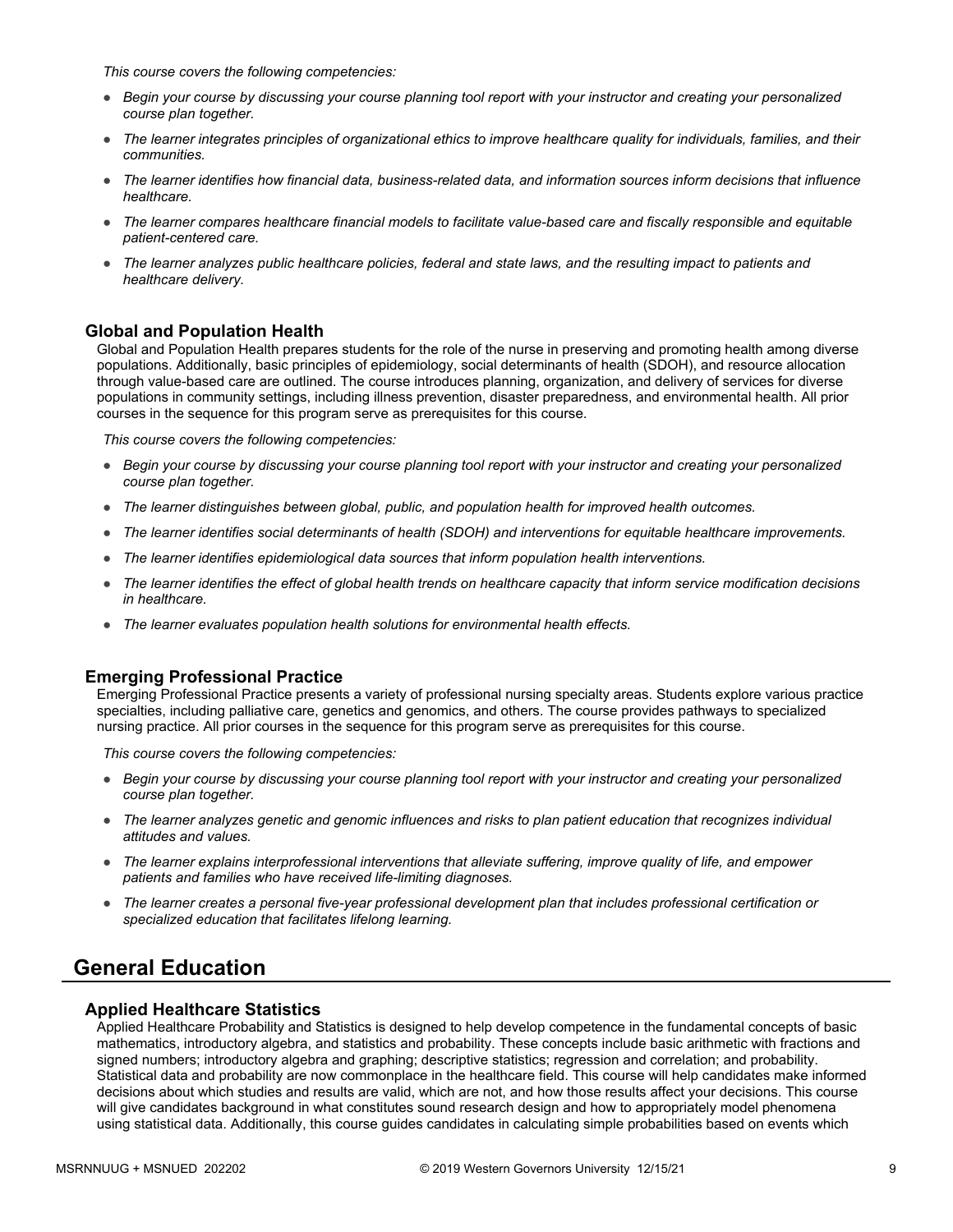occur in the healthcare profession. This course will prepare candidates for studies at WGU, as well as in the healthcare profession.

*This course covers the following competencies:*

- *Begin your course by discussing your course planning tool report with your instructor and creating your personalized course plan together.*
- *The graduate applies the operations, processes, and procedures of basic arithmetic to solve expressions.*
- *The graduate applies the operations, processes, and procedures of fractions, decimals, and percentages to evaluate quantitative expressions.*
- *The graduate applies the operations, processes, and procedures of basic algebra to evaluate quantitative expressions, and to solve equations and inequalities.*
- *The graduate evaluates categorical and quantitative data pertaining to a single variable using appropriate graphical displays and numerical measures.*
- *The graduate evaluates the relationship between two variables through interpretation of visual displays and numerical measures.*
- *The graduate evaluates the relationship between two quantitative variables through correlation and regression.*
- *The graduate applies principles and methods of probability-based mathematics to explain and solve problems.*

#### **Composition: Writing with a Strategy**

Welcome to Composition I: Writing with a Strategy! In this course, you will focus on three main topics: writing strategies, writing style, format and grammar, and editing and revising text. This course consists of an introduction and five sections aligned to the three main topics. The sections address understanding purpose and audience, writing strategies and techniques, format, style, structure, and grammar, editing and revision strategies, and constructive feedback. Each section includes learning opportunities through readings, videos, audio, and other relevant resources. Assessment activities with feedback also provide opportunities to check your learning, practice, and show how well you understand course content. Because the course is self-paced, you may move through the material as quickly or as slowly as you need to gain proficiency in the five competencies that will be covered in the final assessment. If you have no prior knowledge or experience, you can expect to spend 30-40 hours on the course content.

*This course covers the following competencies:*

- *Begin your course by discussing your course planning tool report with your instructor and creating your personalized course plan together.*
- *The individual writes with purpose for a given context and target audience.*
- *The individual incorporates writing strategies and techniques for written communication.*
- *The individual constructs a written document with correct format, style, structure, and grammar.*
- *The individual formulates a strategy for editing and revising written text*
- *The individual composes constructive feedback of written texts.*

#### **Anatomy and Physiology I with Lab**

This is Anatomy and Physiology I, a six-section, 4 CEU course that enables students to develop an understanding of the relationships between the structures and function of the integumentary, skeletal, muscular, nervous and endocrine systems in the human body. This course will involve laboratory activities, simulated dissections, textbook material, models, and diagrams.

Because the course is self-paced, you may move through the material as quickly or as slowly as you need to, with the goal of demonstrating proficiency in the four competencies covered in the final assessment. If you have no prior knowledge of this material, you can expect to spend 40–60 hours on the course content.

- The learner describes the structural and basic functional organization of the human body and the terminology used to *describe the orientation of bodily structures.*
- *The learner describes the structures and physiological functions of the integumentary system and the connections to complex systems in the human body.*
- *The learner describes the structures and physiological functions of the skeletal system and the connections to complex systems in the human body.*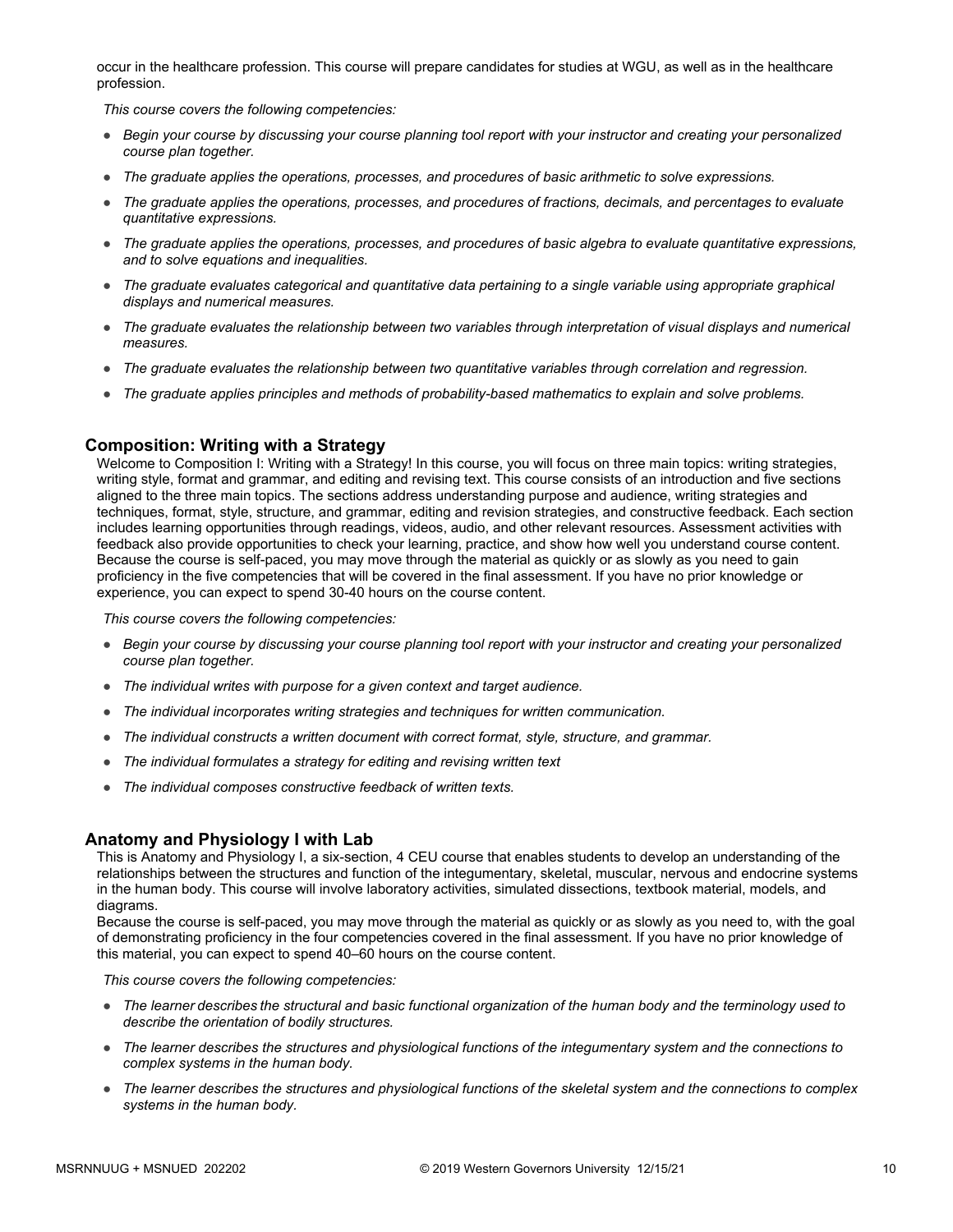- *The learner analyzes the structures and physiological functions of the muscular system and the connections to complex systems in the human body.*
- *The learner analyzes the structures and physiological functions of the nervous system and sensory organs and the connections to complex systems in the human body.*
- *The learner describes the structures and physiological functions of the endocrine system and its regulation of complex systems in the human body.*

#### **Introduction to Communication: Connecting with Others**

Welcome to Introduction to Communication: Connecting with Others! It may seem like common knowledge that communication skills are important, and that communicating with others is inescapable in our everyday lives. While this may appear simplistic, the study of communication is actually complex, dynamic, and multifaceted. Strong communication skills are invaluable to strengthening a multitude of aspects of life. Specifically, this course will focus on communication in the professional setting, and present material from multiple vantage points, including communicating with others in a variety of contexts, across situations, and with diverse populations. Upon completion, you will have a deeper understanding of both your own and others' communication behaviors, and a toolbox of effective behaviors to enhance your experience in the workplace.

*This course covers the following competencies:*

- *Begin your course by discussing your course planning tool report with your instructor and creating your personalized course plan together.*
- *The learner implements appropriate communication styles based on audience and setting.*
- *The learner uses communication strategies for managing conflict.*
- *The learner uses communication strategies to influence others.*

#### **Anatomy and Physiology II with Lab**

This is Anatomy and Physiology II, a six section, four CEU course that enables students to develop an understanding of the relationships between the structures and functions of the cardiovascular, respiratory, digestive, urinary, reproductive, and lymphatic systems in the human body. This course will involve laboratory activities, simulated dissections, textbook material, models, and diagrams.

Because the course is self-paced, you may move through the material as quickly or as slowly as you need to, with the goal of demonstrating proficiency in the four competencies covered in the final assessment. If you have no prior knowledge of this material, you can expect to spend 40–60 hours on the course content.

*This course covers the following competencies:*

- *The learner describes the structures and physiological functions of the cardiovascular system and the connections to complex systems in the human body.*
- *The learner describes the structures and physiological functions of the respiratory system and the connections to complex systems in the human body.*
- *The learner describes the structures and physiological functions of the digestive system and the connections to metabolism and complex systems in the human body.*
- *The learner describes the structures and physiological functions of the urinary system and the connections to complex systems in the human body.*
- *The learner describes the structures and physiological functions of the reproductive system and the connections to complex systems in the human body.*
- *The learner describes the structures and physiological functions of the lymphatic system, immune response, and the connections to complex systems in the human body.*

#### **Introduction to Psychology**

In this course, students will develop an understanding of psychology and how it helps them better understand others and themselves. Students will learn general theories about psychological development, the structure of the brain, and how psychologists study behavior. They will gain an understanding of both normal and disordered psychological behaviors, as well as general applications of the science of psychology in society (such as personality typing and counseling).

*This course covers the following competencies:*

● *Begin your course by discussing your course planning tool report with your instructor and creating your personalized*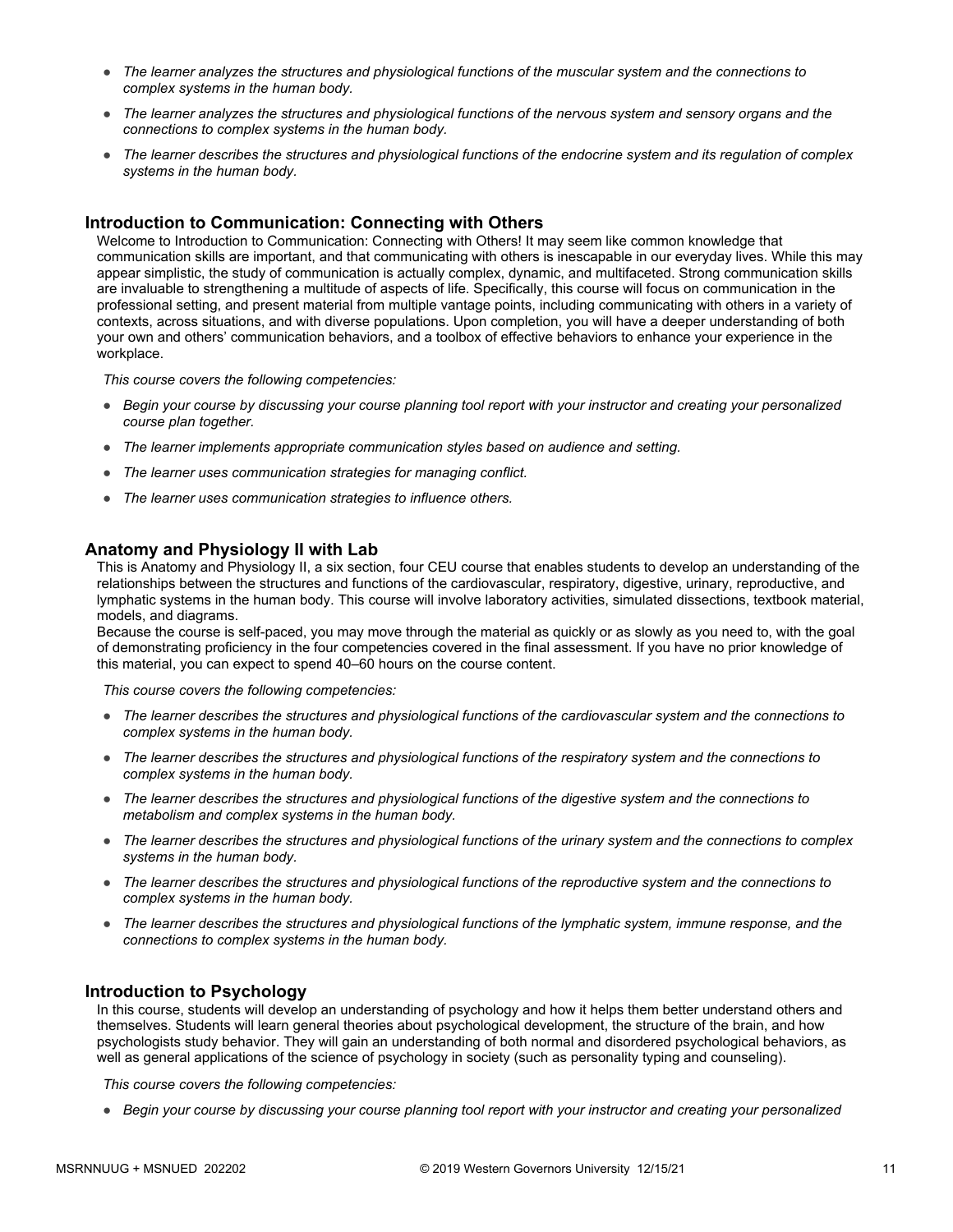*course plan together.*

- *The graduate explains the biological perspectives of psychology.*
- *The graduate explains the theories of learning and memory.*
- *The graduate explains the concepts of personality development and social psychology.*
- *The graduate identifies psychological disorders and treatment methods.*
- *The graduate explains the foundations of psychology.*

#### **Global Arts and Humanities**

The Global Arts and Humanities course contains three modules with corresponding lessons. This course is an invitation to see the world through the humanities, examine the humanities during the Information Age, and explore the global origins of music—essentially questioning what makes us human, and how people are connected across culture and time. Each module includes learning opportunities through readings, videos, audio, and other relevant resources. Assessment activities with feedback also provide opportunities to practice and check learning. With no prior knowledge or experience, a learner can expect to spend 30-40 hours on the course content.

*This course covers the following competencies:*

- *Begin your course by discussing your course planning tool report with your instructor and creating your personalized course plan together.*
- *The learner analyzes diverse voices, ideas, perspectives, and cultural interactions through the lens of the humanities.*
- *The learner analyzes the humanities during the Information Age.*
- *The learner analyzes how music shapes and is shaped by diverse cultures and perspectives.*

#### **Introduction to Sociology**

This course teaches students to think like sociologists, or, in other words, to see and understand the hidden rules, or norms, by which people live, and how they free or restrain behavior. Students will learn about socializing institutions, such as schools and families, as well as workplace organizations and governments. Participants will also learn how people deviate from the rules by challenging norms and how such behavior may result in social change, either on a large scale or within small groups.

*This course covers the following competencies:*

- *Begin your course by discussing your course planning tool report with your instructor and creating your personalized course plan together.*
- *The graduate explains how societies are stratified across various social statuses.*
- *The graduate explains reciprocal relationships between social institutions and individuals.*
- *The graduate explains major perspectives and key contributors to the development of sociology.*
- *The graduate identifies components of culture and socialization as they relate to individuals in society.*
- *The graduate explains the constructs of conformity to and deviance from social norms.*

#### **Microbiology with Lab: A Fundamental Approach**

Microbiology with Lab: A Fundamental Approach explores the science that microorganisms are everywhere, and they have positive and negative effects on the community. The course examines the structure and function of microorganisms, disease transmission and progression, and immune responses and other interventions, and it identifies key global diseases. The course consists of an introduction and four major sections. Each section includes learning opportunities through readings, videos, and other relevant resources. Assessment activities with feedback also provide opportunities for students to check their learning, practice, and show how well they understand course content. To assist students in developing an applied, evidence-based understanding of microbiology, this course integrates several lab experiments to help determine the specific characteristic of an unknown microbial sample and a treatment plan. Because the course is self-paced, students may move through the material as quickly or as slowly as needed to gain proficiency in the four competencies that will be covered in the final assessment. Students who have no prior knowledge of or experience with this topic can expect to spend 48–60 hours on the course content. There are no prerequisites for this course.

#### *This course covers the following competencies:*

● *Begin your course by discussing your course planning tool report with your instructor and creating your personalized course plan together.*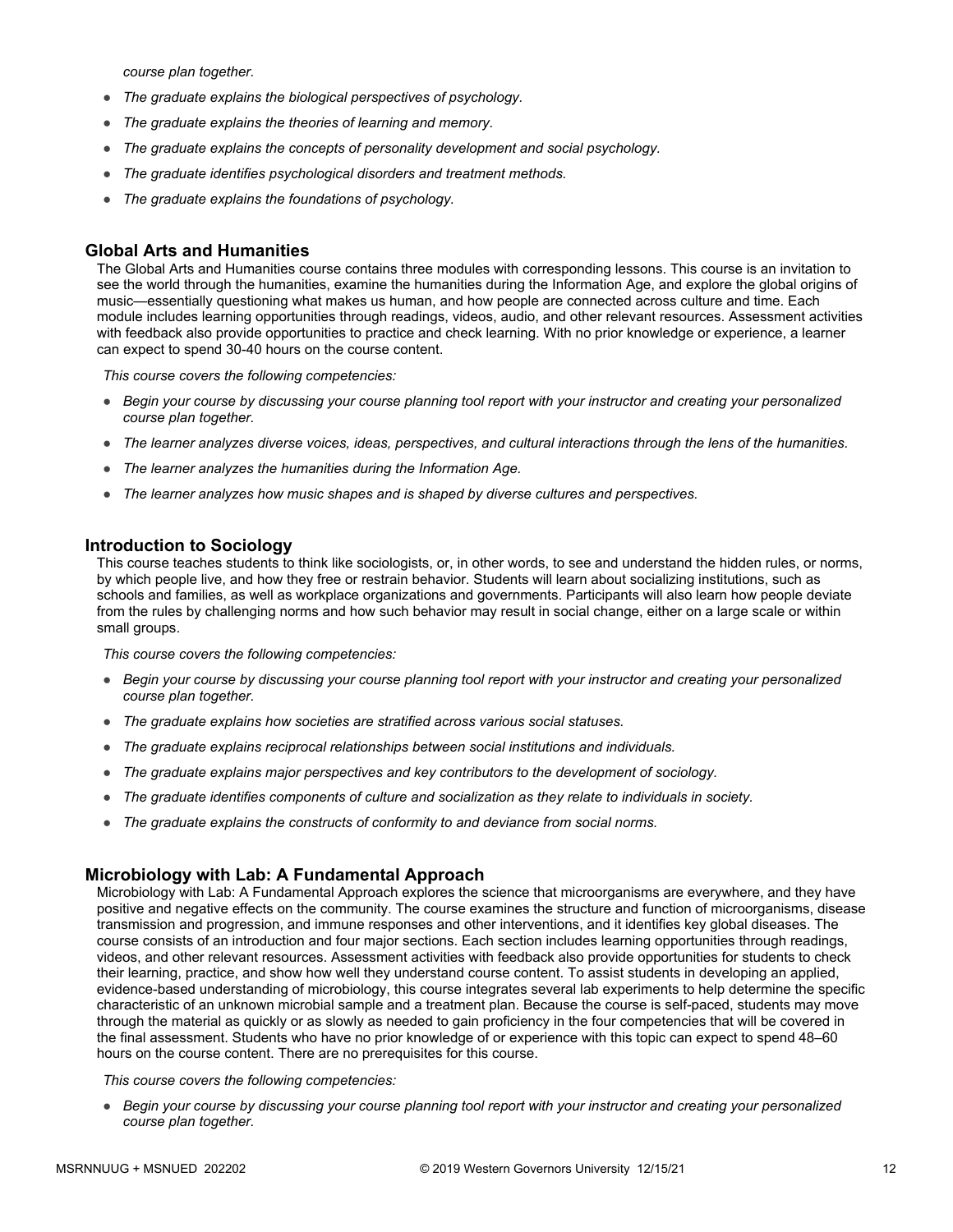- *The learner analyzes structures and characteristics of microorganisms that inform etiologies of symptoms and diseases.*
- *The learner analyzes microbial transmission and progression and the care needed based on symptoms and environment*
- *The learner analyzes methods to prevent and treat infectious diseases and influence positive community outcomes.*
- *The learner analyzes disease characteristics to inform individuals about etiologies and treatments.*

#### **World History: Diverse Cultures and Global Connections**

This is World History: Diverse Cultures and Global Connections. In this course, you will focus on three main topics—cultural and religious diversity; pandemics; and the relationship of empires and nation states—as well as the skills of identifying root causes, explaining causes and effects, and analyzing complex systems. This course consists of an introduction and four major sections. Each section includes learning opportunities through reading, images, videos, and other relevant resources. Assessment activities with feedback also provide opportunities to practice and check how well you understand the content. Because the course is self-paced, you may move through the material as quickly or as slowly as you need to, with the goal of demonstrating proficiency in the four competencies covered in the final assessment. If you have no prior knowledge of this material, you can expect to spend 30-40 hours on the course content.

*This course covers the following competencies:*

- *Begin your course by discussing your course planning tool report with your instructor and creating your personalized course plan together.*
- *The learner differentiates among diverse cultural and religious customs and practices.*
- *The learner analyzes the role of human actions in the spread of disease.*
- *The learner explains the factors that contributed to the rise and fall of empires.*
- *The learner explains the factors that contributed to the development of nation states.*

#### **Human Growth and Development**

This is Human Growth and Development, a three-module course that examines the entire human lifetime, from conception to death. Presented chronologically, the course focuses on three key areas: physical, cognitive, and psychosocial growth, along with other important issues such as cultural influences, emotions, and resilience. Because the course is self-paced, you may move through the material as quickly or as slowly as you need to, with the goal of demonstrating proficiency in the four competencies covered in the final assessment. If you have no prior knowledge of this material, you can expect to spend 30-40 hours on the course content.

*This course covers the following competencies:*

- *Begin your course by discussing your course planning tool report with your instructor and creating your personalized course plan together.*
- *The learner explains physical, cognitive, and psychosocial development from conception through early childhood.*
- *The learner explains the influence of emotions and cultural perspectives and practices on psychosocial development and behavior from birth through early childhood.*
- *The learner explains physical, cognitive, and psychosocial development from middle childhood through adolescence.*
- *The learner explains the influence of emotions and cultural perspectives and practices on psychosocial development and behavior from middle childhood through adolescence.*
- *The learner explains physical, cognitive, and psychosocial development from early adulthood to the end of life.*
- The learner explains the influence of emotions and cultural perspectives and practices on psychosocial development *and behavior from early adulthood to the end of life.*

#### **Pathophysiology**

Pathophysiology is an overview of the pathology and treatment of diseases in the human body, tissues, glands and membranes, the integumentary system, the sensory system, skeletal and muscular systems, the digestive system, blood, vessels and circulation, lymphatic system, immunity and disease, heart and respiratory system, nervous, urinary and endocrine systems, and male and female reproductive systems. Prerequisites include all prior courses in this programmatic sequence.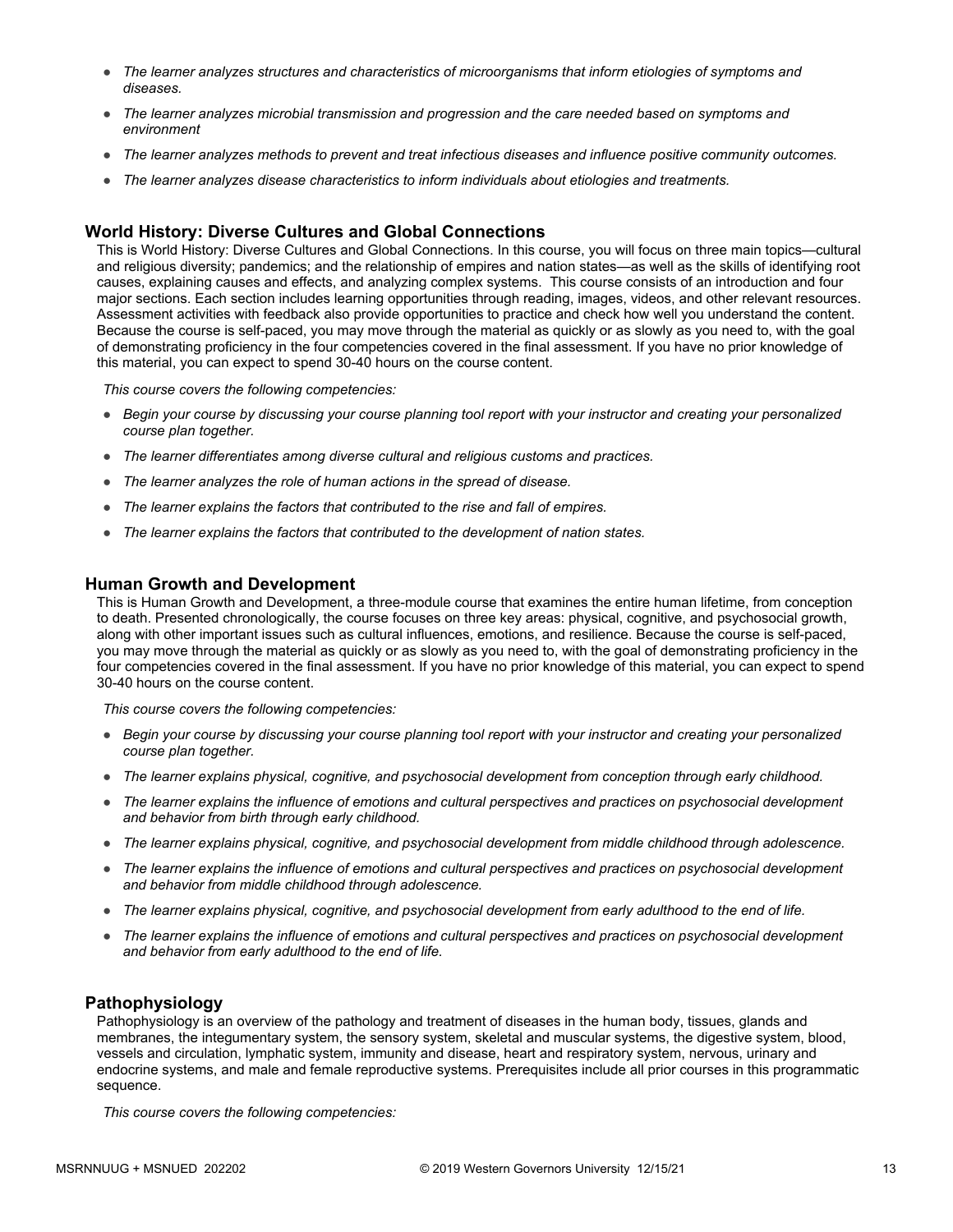- *Begin your course by discussing your course planning tool report with your instructor and creating your personalized course plan together.*
- *The learner describes basic cellular responses and adaptation related to genetics, injury, aging and congenital anomalies.*
- *The learner describes pathogenesis, manifestations, complications and variations of the muscular, skeletal, and integumentary systems.*
- *The learner describes pathogenesis, manifestations, complications and variations of the neurologic systems.*
- *The learner describes pathogenesis, manifestations, complications and variations of the cardiovascular and lymphatic systems.*
- *The learner describes pathogenesis, manifestations, complications and variations of the respiratory systems.*
- *The learner describes pathogenesis, manifestations, complications and variations of the gastrointestinal and renal systems.*
- *The learner describes pathogenesis, manifestations, complications and variations of the endocrine and reproductive systems.*

### **MSN Core**

#### **Professional Presence and Influence**

Professional Presence and Influence is a masters-level course designed to guide students towards an enhanced state of presence, where therapeutic relationships are built between nurse and patient. Students will learn techniques for self-care practices that result in enhanced mental and physical wellbeing and that ensure ethically-generated patient care. Presence is an intrapersonal and interpersonal quality that allows the nurse to relate to others and to be aware of the world around them. The characteristics of presence, which include holism, intimacy, sensitivity and adaptability, create a heightened sense of awareness that fosters therapeutic relationships between the nurse and patient. Developing a mindful, authentic presence is central to health and spiritual practices in several cultures and a major element of leadership. Students will intentionally develop a focused mindfulness practice that will influence patient outcomes and lead to conditions that create joy in the workplace.

*This course covers the following competencies:*

- *Begin your course by discussing your course planning tool report with your instructor and creating your personalized course plan together.*
- *The graduate promotes a healthy work environment by demonstrating a professional presence that includes selfawareness characteristics.*
- *The graduate develops solutions and strategies that build positive relationships and promote mindfulness in the workplace.*
- *The graduate recommends social communication strategies and technologies to promote a sense of caring and belonging.*
- *The graduate applies the principles of improvement science to solve the problem of hostility in the workplace and initiate organizational change designed to promote health and joy in the workplace.*
- *The graduate implements the principles of academic writing to produce clear, concise, and evidence-based written communications.*

#### **Essentials of Advanced Nursing Roles and Interprofessional Practice**

Essentials of Advanced Nursing Roles and Interprofessional Practice explores essential characteristics of the advanced professional nurse in the role of leader, educator, practitioner, or informatics specialist. In this course, students will apply evidence-based strategies to facilitate interprofessional collaboration on teams. Students will explore the role of nurses in advocating for change at the bedside, as well as leading teams to advocate for health policy reform. Students will gather and analyze data to identify patients and populations at risk and recommend policy change to improve health outcomes in the community.

- *Begin your course by discussing your course planning tool report with your instructor and creating your personalized course plan together.*
- *The graduate recommends strategies for practicing lifelong learning skills to encourage the continuous improvement essential for practicing as an advanced nursing professional.*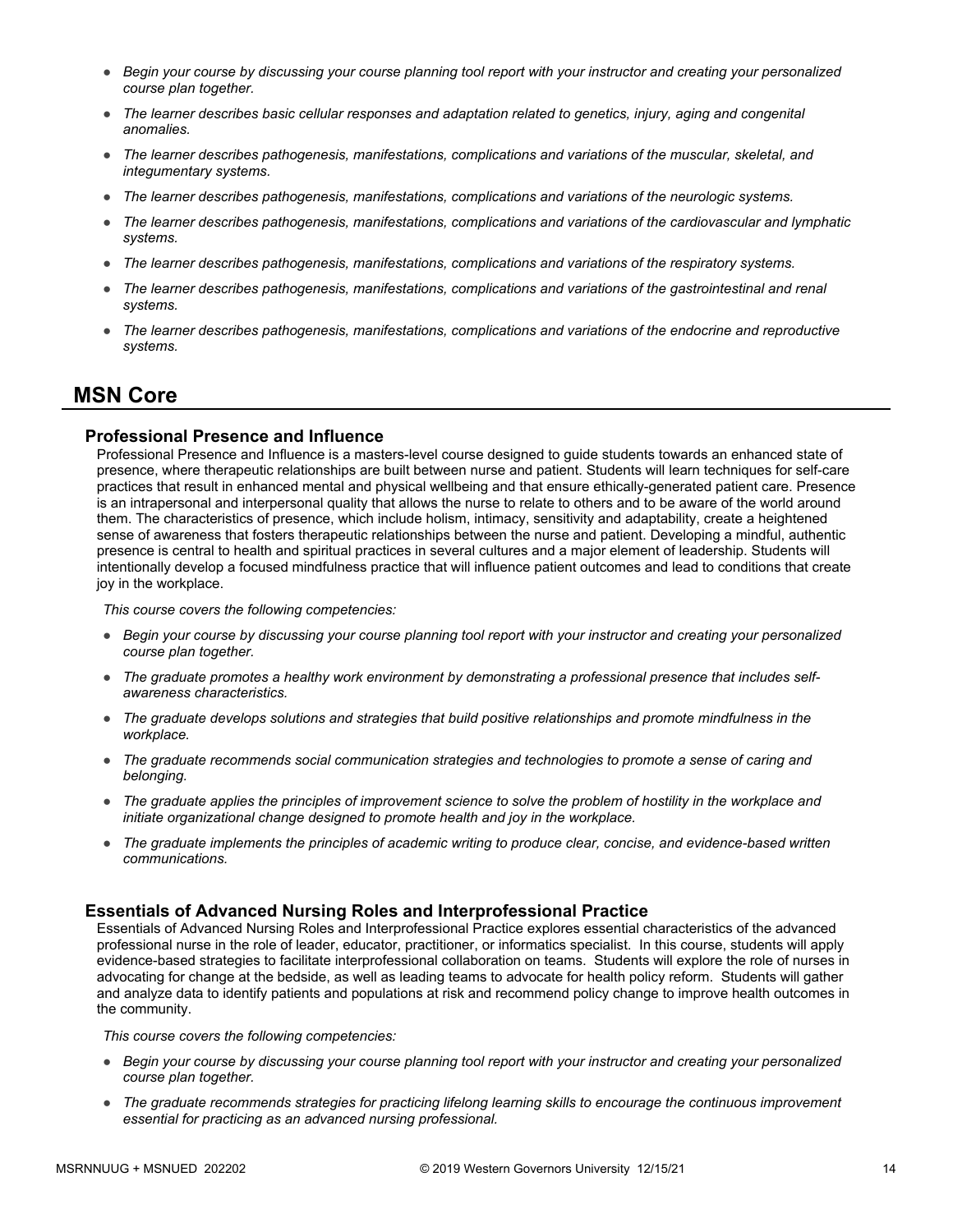- *The graduate recommends legal and regulatory policies that advocate for improved health outcomes in patients and populations.*
- *The graduate analyzes the roles and interaction of interprofessional team members to assess the resulting impact on healthcare outcomes.*
- *The graduate analyzes organizational performance data to guide recommendations for improving healthcare outcomes and disseminating results to a professional community.*

#### **Informatics for Transforming Nursing Care**

Informatics for Transforming Nursing Care integrates nursing science with multiple information and analytical sciences to identify, define, manage, and communicate data, information, knowledge, and wisdom in nursing practice. Students will acquire knowledge and skills to apply informatics concepts, communications, and data that are critical to facilitating interprofessional data-driven decision-making. It is designed to build competence in the use of patient- and populationbased applications that inform and support the transformation of nursing care delivery toward a future of value-based quality nursing care that improves health outcomes. This course aligns theoretical concepts with practical applications of informatics and is consistent with the functional areas and responsibilities of informatics nurses as defined by American Nurses Association Scope and Standards for nursing informatics.

*This course covers the following competencies:*

- *Begin your course by discussing your course planning tool report with your instructor and creating your personalized course plan together.*
- *The graduate analyzes the theoretical and conceptual underpinnings of the nursing informatics scope and standards to improve patient experience and health outcomes.*
- *The graduate determines how technology and informatics can be optimized to improve the patient experience and lower healthcare costs.*
- *The graduate analyzes core administrative systems to support the management of safe, cost-effective, and high-quality healthcare.*
- *The graduate analyzes data from population-based systems to mitigate public health threats and decrease incidence of disease.*
- *The graduate designs data collection tools and processes to capture, analyze, and report health indicators and outcomes.*
- *The graduate refines data to visually represent, forecast, monitor, and report progress in meeting healthcare outcomes.*

#### **Leadership and Management in Complex Healthcare Systems**

Leadership and Management in Complex Healthcare Systems prepares graduate nurses to be thoughtful strategists and informed decision makers who serve as strong leaders in high performing healthcare systems. Students develop competencies for managing diverse teams in complex systems, monitoring and measuring organizational performance, allocating financial and human resources, and leading change towards a transformed healthcare system. Additionally, students acquire the knowledge and skills to become full partners with other healthcare professionals by demonstrating nurse contributions toward high-quality care to patients and populations, while working collaboratively with interprofessional teams.

- *Begin your course by discussing your course planning tool report with your instructor and creating your personalized course plan together.*
- *The graduate determines the effective leadership skills and approaches required to navigate a diverse staff in a changing healthcare environment.*
- *The graduate creates communication and change management plans to foster a culture of innovation.*
- *The graduate analyzes data to measure progress in meeting organizational performance indicators in complex healthcare systems.*
- *The graduate determines system-level factors necessary to support and empower interprofessional teams.*
- *The graduate validates key performance indicators to measure the impact of nursing care on patient and population outcomes.*
- *The graduate proposes a strategic business plan to start a nurse-managed practice.*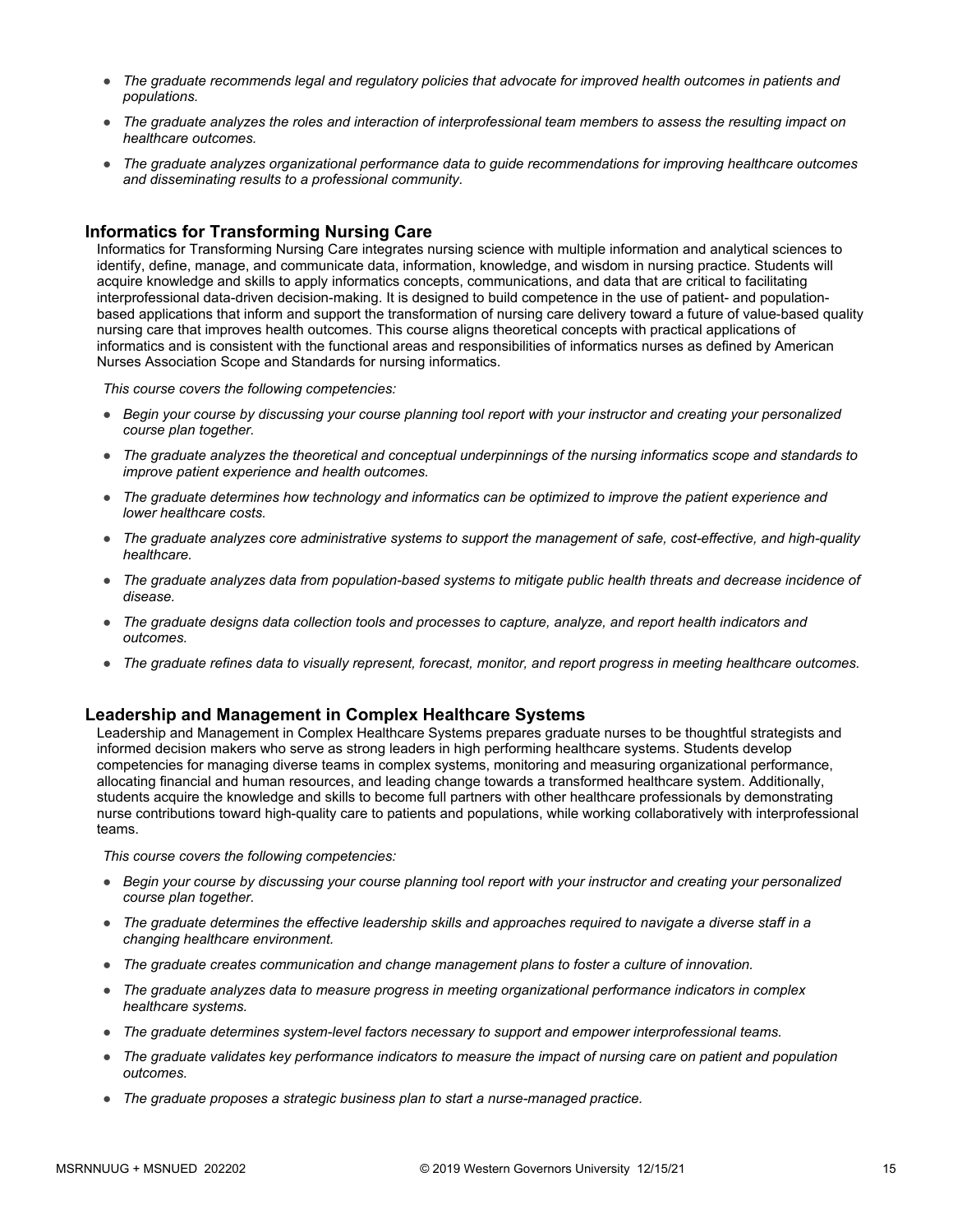#### **Advancing Evidence-Based Innovation in Nursing Practice**

Advancing Evidence-Based Innovation in Nursing Practice introduces students to the dynamic union of healthcare innovation and evidence. Core competencies and behaviors required to be a nurse innovator are discussed. Strategies for measuring innovation at various system levels are presented, as well as techniques for synthesizing and disseminating evidence to advance innovation in healthcare. The skills needed to appraise the quality of diverse sources of evidence are presented within the framework of evidence-based practice. This course focuses on identifying new and emerging sources of evidence that can inform, translate, and scale the complexity of leading innovation in healthcare organizations. Students will experience building communities of practice for collaboratively developing innovative practices and policies designed to improve the health of populations and enhance the patient experience of care.

*This course covers the following competencies:*

- *Begin your course by discussing your course planning tool report with your instructor and creating your personalized course plan together.*
- *The graduate analyzes evidence from research, clinical expertise, and patient experiences to contribute to the innovation of healthcare practices and policies*
- *The graduate incorporates research strategies and processes to search and review relevant evidence from credible sources.*
- *The graduate evaluates innovative best practices that support outcomes-driven healthcare practices.*
- *The graduate incorporates new evidence from big data and emerging technologies to design innovative practices.*
- *The graduate applies the theory of disruption when developing innovative strategies to improve healthcare outcomes.*
- *The graduate synthesizes credible sources of evidence to propose innovative patient care practice guidelines, organizational goals and strategies, and population-based care policies.*

#### **Quality Outcomes in a Culture of Value-Based Nursing Care**

Quality Outcomes in a Culture of Value-Based Nursing Care incorporates current standards of quality and safety within the context of value-based care. In a value-based healthcare system, the benefits are derived from measuring health outcomes against the cost of delivering the outcomes. These benefits are then extended to patients, providers, payers, suppliers, and society as a whole. This course introduces new healthcare delivery models, which stress a team-oriented approach to patient care and sharing of patient data so that care is coordinated, and outcomes can be measured easily. Emphasis is placed on performance and quality improvement methods that underlie value-based nursing care. The nurse in advanced practice today must exemplify the standards of quality and safety and be prepared to lead the delivery of value-based patient-centered care.

*This course covers the following competencies:*

- *Begin your course by discussing your course planning tool report with your instructor and creating your personalized course plan together.*
- *The graduate analyzes the culture of continuous quality improvement and the provision of value-based care to optimize patient outcomes using a systems-thinking analytic approach.*
- *The graduate develops a systematic process that incorporates quality measures and benchmarks to assess organizational strengths and vulnerabilities.*
- *The graduate integrates performance and process improvement methodologies to develop solutions for identified quality and safety gaps in the practice setting.*
- *The graduate establishes measurable metrics and processes to evaluate the effectiveness of value-based care strategies and initiatives.*

#### **Advanced Pathopharmacological Foundations**

Advanced Pathopharmacological Foundations provides advanced practice nurses foundational knowledge in the many pathologies encountered in practice today. Advancing from the cellular to the body system level, this course examines the pathologies of common conditions seen in healthcare today. Consideration is also given to the human affective response to alterations in health. There are no prerequisites for this course.

- *Begin your course by discussing your course planning tool report with your instructor and creating your personalized course plan together.*
- *The graduate assesses alterations in cellular and genetic composition to determine the body's self-defense*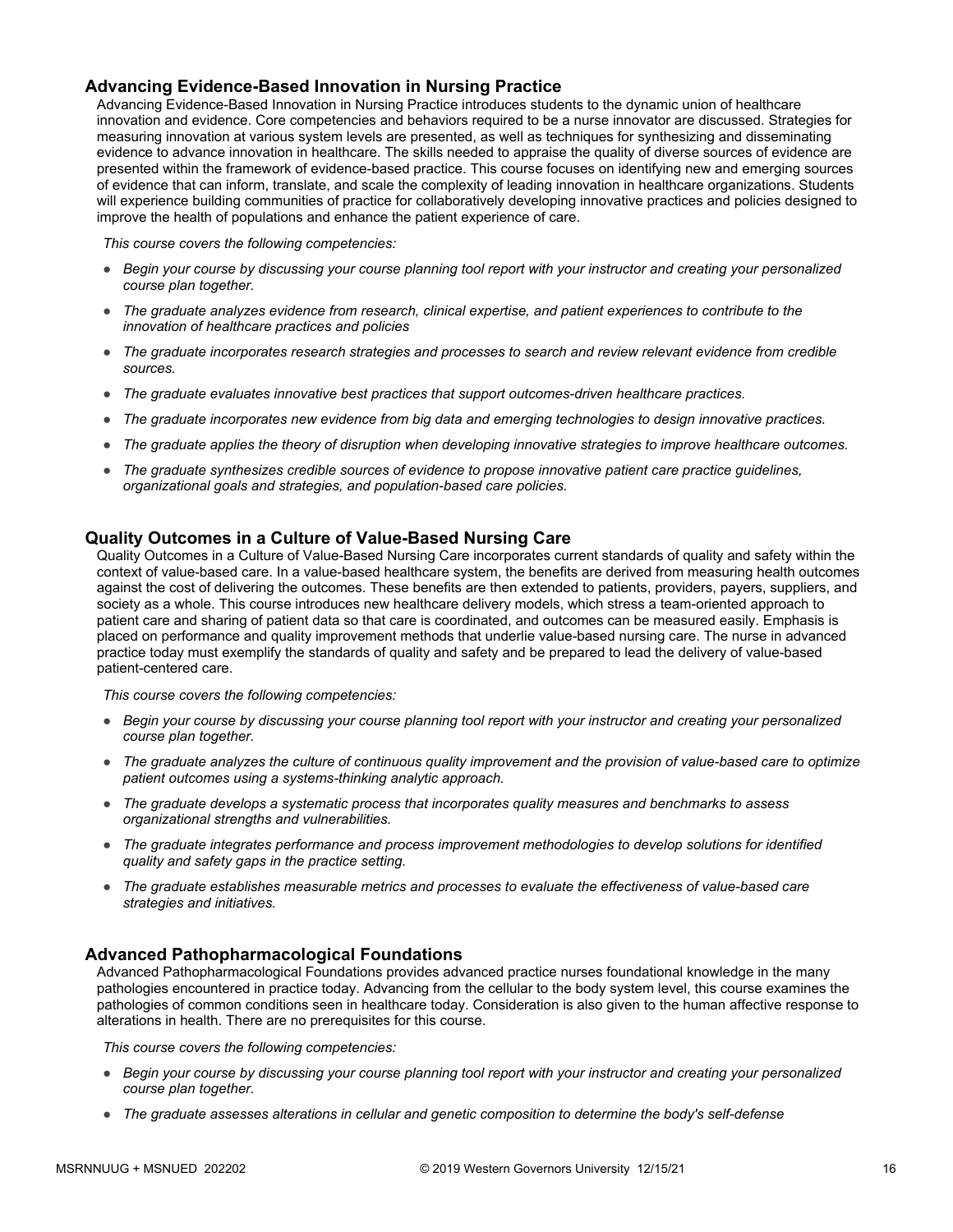*mechanisms to maintain homeostasis.*

- *The graduate analyzes the etiology and pathophysiological alterations associated with common conditions across the lifespan to determine appropriate treatment plans.*
- *Connecting Pathology with Disease Manifestation The graduate analyzes pathopharmacological concepts and mechanisms of common conditions to guide clinical decision making.*
- *The graduate assesses developmental, racial, ethnic, and cultural manifestations of pathopharmacology to determine their influence on patient outcomes.*
- *The graduate distinguishes between relevant and irrelevant assessment findings to minimize pathologies and manage pharmacotherapeutics to promote optimal patient outcomes.*
- *The graduate traces human responses to disease processes across the lifespan to identify holistic treatment options.*

#### **Advanced Health Assessment for Patients and Populations**

Advanced Health Assessment of Patients and Populations builds on prior physical health assessment knowledge and skills acquired during undergraduate studies by focusing on the advanced assessment of biopsychosocial and sociocultural contexts in patients and populations across the life span. This course emphasizes the use of a comprehensive health promotion, disease prevention, and health restoration model to address health concerns in patients and communities. Students will acquire advanced assessment knowledge and skills for clinical interviewing, focused history taking, critical diagnostic reasoning, and clinical decision-making using a problem-focused framework that integrates authentic experiences with practical knowledge of health patterns in patients and communities.

*This course covers the following competencies:*

- *Begin your course by discussing your course planning tool report with your instructor and creating your personalized course plan together.*
- *The graduate assesses the physical, biopsychosocial, cultural, spiritual, and environmental elements to improve health in patients and populations.*
- *The graduate distinguishes comprehensive assessment strategies appropriate to evaluating the health of diverse patients across the life span.*
- *The graduate analyzes assessment data to create health promotion plans for patients and communities.*
- *The graduate performs a focused physical examination to identify applicable differential diagnoses based on evidence from the collected data.*
- *The graduate analyzes epidemiologic methods to assess the health of communities and populations.*
- *The graduate constructs strategies to develop disease prevention and control interventions.*

## **Nursing Education Specialty**

#### **Evolving Roles of Nurse Educators in Diverse Environments**

Evolving Roles of Nurse Educators in Diverse Environments examines the multidimensional roles of a contemporary academic nurse educator. This course explores the roles and responsibilities of the nurse educator as a teacher, leader, change agent, and curriculum innovator. Students will also examine the importance of personal and professional development by developing strategies that promote academic integrity, cultural sensitivity, social justice, and ethical/legal values in diverse environments. The course emphasizes the responsibility of nurse educators to utilize communication, collaboration, and leadership in mitigating challenges in academic nursing education.

- *Begin your course by discussing your course planning tool report with your instructor and creating your personalized course plan together.*
- *The learner evaluates the internal and external forces that promote academic integrity, cultural sensitivity, social justice, and ethical/legal values.*
- *The learner facilitates effective communication and collaboration to support academic-practice partnerships.*
- *The learner develops a vision for assuming the role of an academic nurse educator through interprofessional collaboration, self-reflection, and personal goal setting.*
- *The learner synthesizes contemporary nursing sources to inform changes in nursing education and practice.*
- *The learner examines the social, economic, pollical, and organizational forces impacting the nurse educator role.*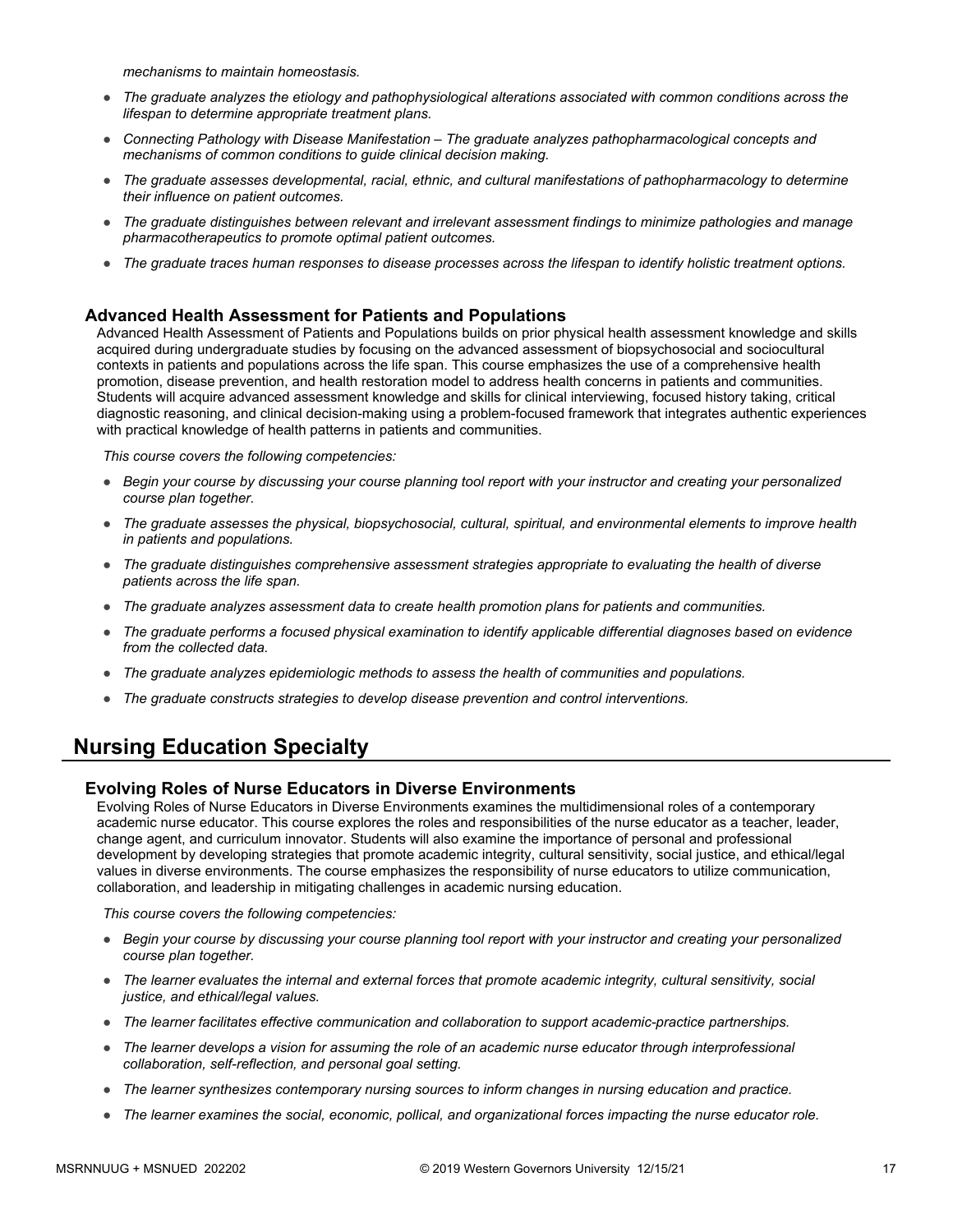#### **Facilitation of Context-Based Student-Centered Learning**

Facilitation of Context-Based Student-Centered Learning explores how the nurse educator will incorporate authentic experiences into the creation of course plans that facilitate scholarly inquiry, collaboration, and knowledge acquisition in varied educational environments. Emphasis is placed on innovative, transformational, and experiential teaching and learning strategies to facilitate student development of professional, context-based nursing principles, knowledge, skills, and behavior. Evolving Roles of Nurse Educators in Diverse Environments is a prerequisite to this course.

*This course covers the following competencies:*

- *Begin your course by discussing your course planning tool report with your instructor and creating your personalized course plan together.*
- *The learner creates learning environments that facilitate the achievement of student-centered outcomes.*
- *The learner synthesizes information from theoretical, clinical, and professional organizations to support unique students needs and diverse learning styles in solving practice-based problems.*
- *The learner creates a student-centered learning environment that supports collaboration and teamwork in nursing education.*
- *The learner designs innovative, transformational, and experiential teaching and learning strategies to facilitate student development of professional behavior and professional context-based nursing principles, knowledge, and skills.*

#### **Contemporary Curriculum Design and Development in Nursing Education**

Contemporary Curriculum Design and Development in Nursing Education analyzes the concepts of creating curriculum based on national nursing accreditation standards and instructional design best practices. Nurse educator students will create course content that supports learning in diverse, real-world environments where nurse educators facilitate learning. Instructional design strategies for delivering course content will reflect the mission of academic institution programs, contemporary trends in nursing education, and the needs of key stakeholders in nursing education and practice. Facilitation of Context-Based Student-Centered Learning is a prerequisite to this course.

*This course covers the following competencies:*

- *Begin your course by discussing your course planning tool report with your instructor and creating your personalized course plan together.*
- *The learner creates an environment that is intellectually stimulating, challenging, and encouraging of student development in contemporary nursing knowledge, skills, and competencies.*
- *The learner incorporates instructional design models, principles, theories, and continuous improvement methods in the development of high-quality course design in a nursing education environment to promote effective and efficient patient care.*
- *The learner develops scenario-based learning approaches to support student skill development and encourage reflective practice.*
- *The learner develops course elements based on contemporary educational principles and evidence-based research that facilitate student-centered learning and achievement of learning outcomes.*

#### **Assessment and Evaluation Strategies for Measuring Student Learning**

Assessment and Evaluation Strategies for Measuring Student Learning addresses the academic nurse educator's role in the design, development, implementation, and evaluation of student achievement outcomes in nursing education programs. This course requires students to integrate best practices from nursing theory and theories of learning to assess student learning in diverse educational settings. Topics include validity, reliability, and practicality of assessments; interpreting item difficulty and discrimination test results; and analyzing student achievement and learning outcomes data. This course has no prerequisites.

- *Begin your course by discussing your course planning tool report with your instructor and creating your personalized course plan together.*
- *The learner validates the theories, concepts, and principles used to assess, evaluate, and measure student learning in various educational settings.*
- *The learner proposes assessment strategies and implementation plans based on the principles of effective assessment design.*
- *The learner develops performance-based and objective assessments useful for measuring the knowledge and skills*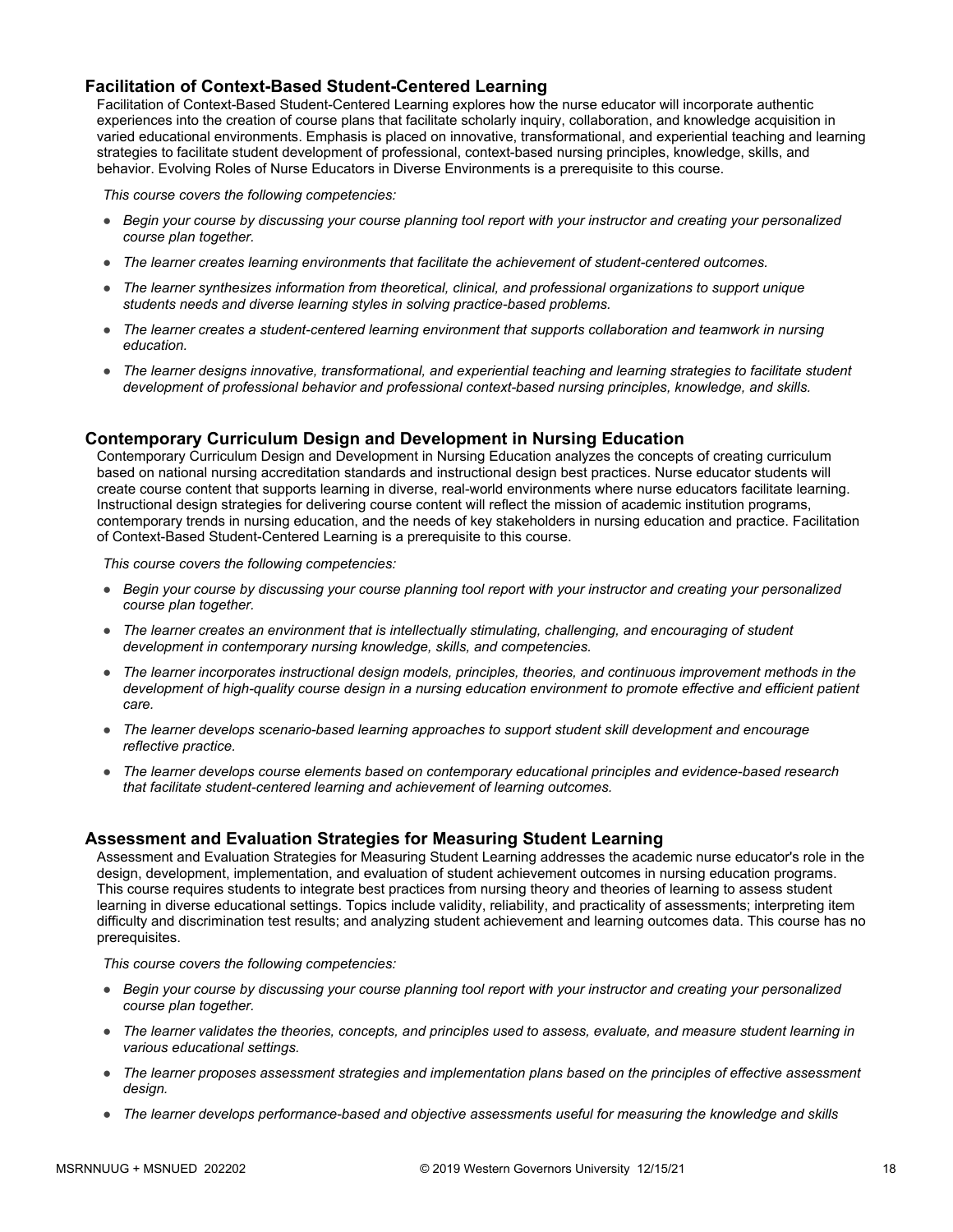*applicable to real-world scenarios.*

- *TThe learner evaluates the effectiveness of performance and objective assessments by analyzing student achievement and learning outcomes data.*
- *The learner recommends nurse educator actions based on student performance measures at the course level.*

#### **Emerging Trends and Challenges in 21st Century Nursing Education**

Emerging Trends and Challenges in 21st Century Nursing Education analyzes the emerging trends, technologies, and challenges that academic nurse educators encounter when facilitating learning in diverse healthcare settings. Students will focus on the necessity of interprofessional collaboration and the barriers and facilitators to overcoming the challenges associated with teaching and learning in nursing. Topics include the impact of emerging technology, challenges in nursing practice, and the role of the academic nurse educator as a scholar and a nursing education policy advocate. This course has no prerequisites.

*This course covers the following competencies:*

- *Begin your course by discussing your course planning tool report with your instructor and creating your personalized course plan together.*
- *The learner recognizes the impact of trends, significant challenges, and developments in educational technology in higher education in the 21st century.*
- *The learner proposes strategies for academic nursing education programs to address the current and future challenges faced by nursing practice.*
- *The learner collaborates with nursing leaders in diverse healthcare settings to initiate change through policy efficacy that strengthens nursing practice and advances the future of healthcare.*

#### **Nursing Education Field Experience**

The Nursing Education Field Experience provides the academic nurse educator student an opportunity to work collaboratively with academic mentors and interprofessional stakeholders to analyze the need-gap for a curriculum change, innovation, or improvement. Based on the identified need-gap, the graduate student will design and develop a course that reflects evidence-based instructional design and assessment principles and practices. This course prepares students for the role of an Academic Nurse Educator, as an agent for change and quality improvement in nursing education.

*This course covers the following competencies:*

- *The learner creates an environment in diverse academic settings that facilitates student learning and the achievement of desired cognitive, affective, and psychomotor outcomes.*
- *The learner synthesizes contemporary theories, concepts, and principles in the development of assessments for student learning outcomes in various educational settings.*
- *The learner designs learning objectives and curricula based on programmatic outcomes and utilization of evidence for best practices.*
- *The learner creates a plan to pursue professional development related to the academic nurse educator role.*
- *The learner creates a preferred future for nursing education and nursing practice by functioning as a change agent and leader.*

#### **Nursing Education Capstone**

The Nursing Education Capstone course provides the Academic Nurse Educator student an opportunity to apply previous course work towards the completion of an evidence-based curriculum proposal project. During this course students will build on previous work during their Nursing Education Field Experience course by planning the implementation and evaluation phases of their proposed curriculum change, innovation or improvement. The capstone proposal project represents a synthesis of competencies across the Masters Science of Nursing—Nursing Education degree program, which prepares them to lead, manage, and transform nursing education in diverse and complex academic settings. All MSN Core and Specialty courses, including the Field Experience course, are prerequisites to this course and must be completed before taking this course.

*This course covers the following competencies:*

● *The learner integrates and synthesizes competencies from across the degree program and thereby demonstrates the ability to participate in and contribute value to the chosen professional field.*